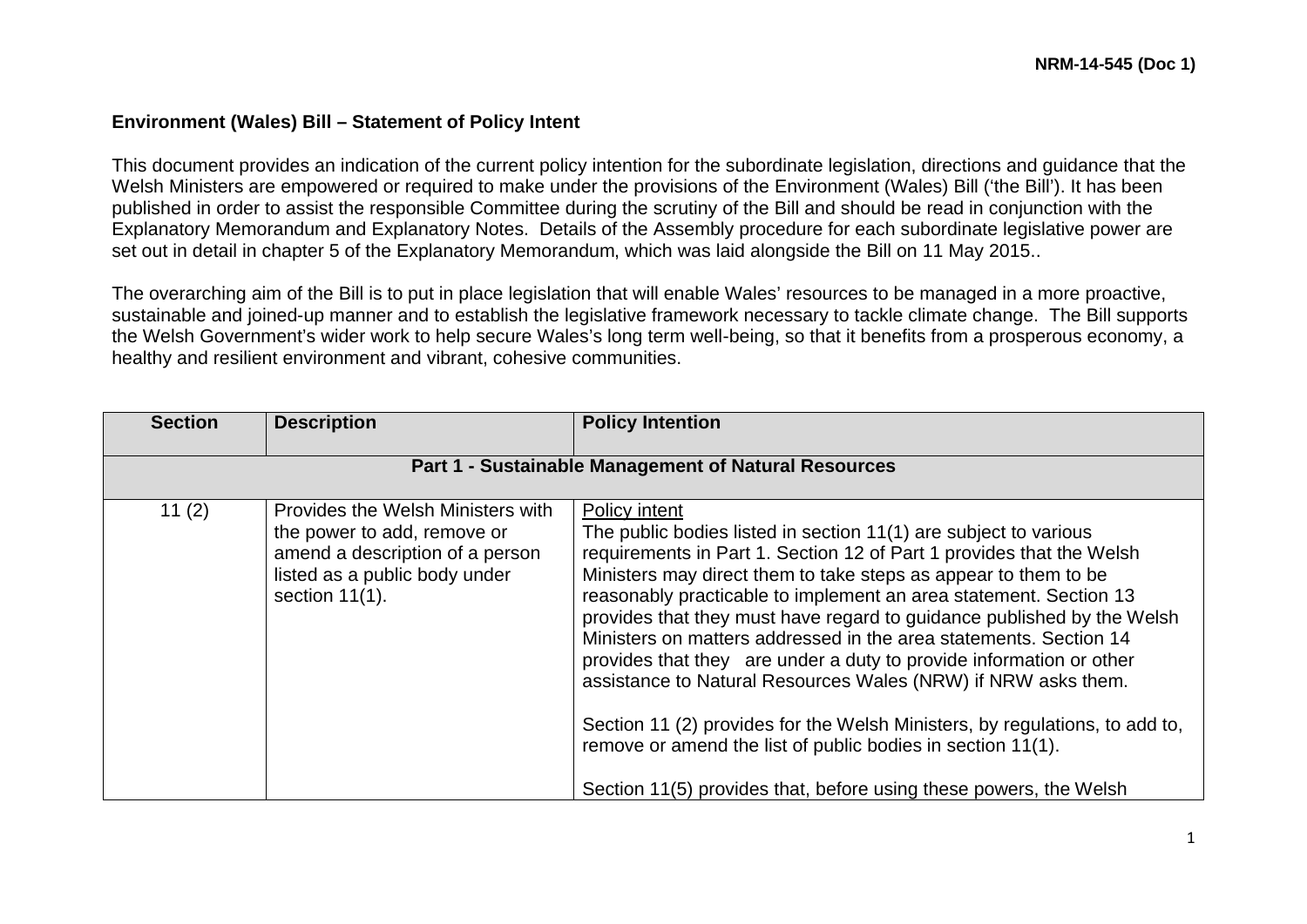|       |                                                                                                                                                                                                                                             | Ministers must consult with NRW, the person/body that would potentially<br>be affected by the power and anyone else considered appropriate.<br>The purpose of this power is to ensure that the list of bodies subject to the<br>duties in Part 1 may be amended to take account of any organisational<br>restructuring of public bodies in Wales, for example, where the functions<br>of a public body are transferred to another body.<br><b>Timing</b><br>Currently there is no intention to change the list but the power provides<br>the flexibility to do so if needed.                                                                                                                                                                                                                                                                                                                                                                                                                                                                                                                                                                                                                                                                                  |
|-------|---------------------------------------------------------------------------------------------------------------------------------------------------------------------------------------------------------------------------------------------|---------------------------------------------------------------------------------------------------------------------------------------------------------------------------------------------------------------------------------------------------------------------------------------------------------------------------------------------------------------------------------------------------------------------------------------------------------------------------------------------------------------------------------------------------------------------------------------------------------------------------------------------------------------------------------------------------------------------------------------------------------------------------------------------------------------------------------------------------------------------------------------------------------------------------------------------------------------------------------------------------------------------------------------------------------------------------------------------------------------------------------------------------------------------------------------------------------------------------------------------------------------|
| 22(1) | Provides the Welsh Ministers with<br>the power to suspend provision(s)<br>in legislation, in relation to an<br>application from NRW of that<br>provision on a specific person, for<br>the purpose of undertaking an<br>experimental scheme. | <b>Policy Intent</b><br>This power enables a flexible approach to addressing any potential<br>legislative barriers which may prevent new ways of working, and therefore<br>prevent the realisation of the opportunity for furthering the sustainable<br>management of natural resources.<br>The power will only be used where NRW has submitted to the Welsh<br>Ministers an application requesting that the Welsh Ministers use this<br>power as NRW has identified a legislative barrier which prevents the<br>trialling of a new approach via an experimental scheme. NRW will be<br>required to provide detailed reasons on why the provision to be<br>suspended creates a barrier and outline why the use of the power is<br>necessary in order for them to undertake an experimental scheme.<br>The Bill provides for an integrated approach, which considers the benefits<br>received from ecosystems and the resilience of those ecosystems.<br>Current legislation does not always provide for this approach. Trialling<br>new techniques, approaches, methods or concepts may both enable the<br>delivery of the objectives of legislation and also be in line with the<br>approach proposed in the Bill. To ensure that the appropriate method for |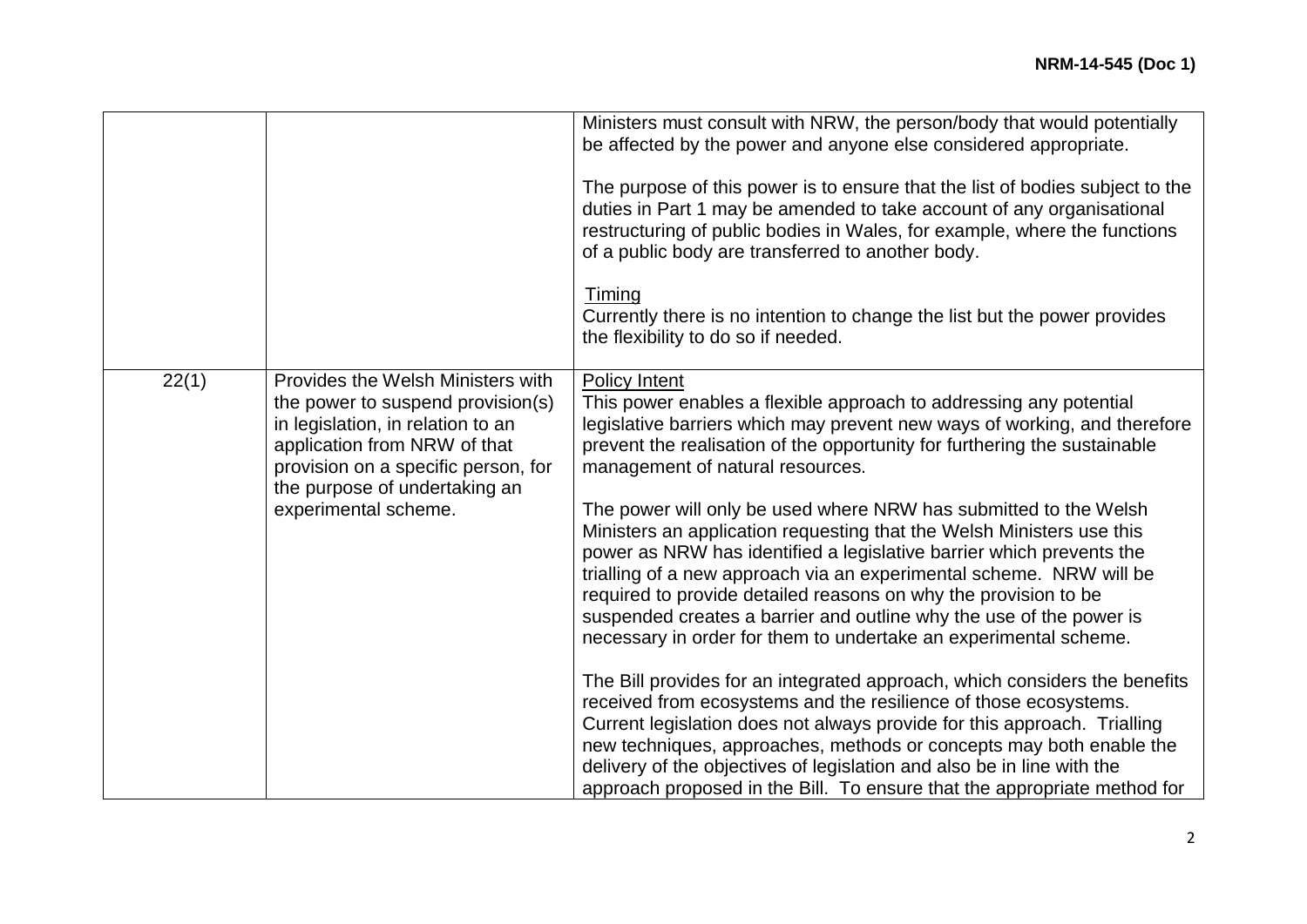|  | delivery is implemented, the power to undertake experimental schemes<br>enables the trialling of new methods to identify the most appropriate<br>method for particular situations. This approach also enables further<br>understanding of the opportunity, risks, any unintended consequences<br>from the application of the approach and what actions are needed to<br>achieve change.                                                                                                                                                                                                                                                                                                                                                                                                        |
|--|------------------------------------------------------------------------------------------------------------------------------------------------------------------------------------------------------------------------------------------------------------------------------------------------------------------------------------------------------------------------------------------------------------------------------------------------------------------------------------------------------------------------------------------------------------------------------------------------------------------------------------------------------------------------------------------------------------------------------------------------------------------------------------------------|
|  | These may include:                                                                                                                                                                                                                                                                                                                                                                                                                                                                                                                                                                                                                                                                                                                                                                             |
|  | Trialling approaches to identify best practice, which can be<br>introduced as general binding rules. This approach may enable<br>specific activities to be authorised without the requirement for a<br>licence or permit (see case study)<br>Trialling the potential of new methods in relation to designed<br>restoration, creation or use of a particular resource as a mitigation<br>measure which will help contribute to ecological resilience (e.g.<br>woodland creation or streamside vegetation; peatland or wetland<br>restoration; natural reed-bed filtration system);<br>Trialling approaches which adapt or amend an existing (or a group<br>of existing) licensed / permitted activities in order to achieve<br>improved outcomes within a specific area (e.g. water catchment); |
|  | <b>Case Studies</b><br>Examples of where the power may be used have been provided in Annex<br>1. These case studies illustrate how existing legislation may be blocking<br>new approaches to be applied in order to deliver sustainable management<br>of natural resources. These case studies provide examples for the<br>Forestry Act 1967 and the Land Drainage Act 1991.                                                                                                                                                                                                                                                                                                                                                                                                                   |
|  | Timing<br>Only as and when an application has been submitted by NRW and the<br>Welsh Ministers are satisfied that the suspension will contribute to the<br>sustainable management of natural resources. As such the power will be                                                                                                                                                                                                                                                                                                                                                                                                                                                                                                                                                              |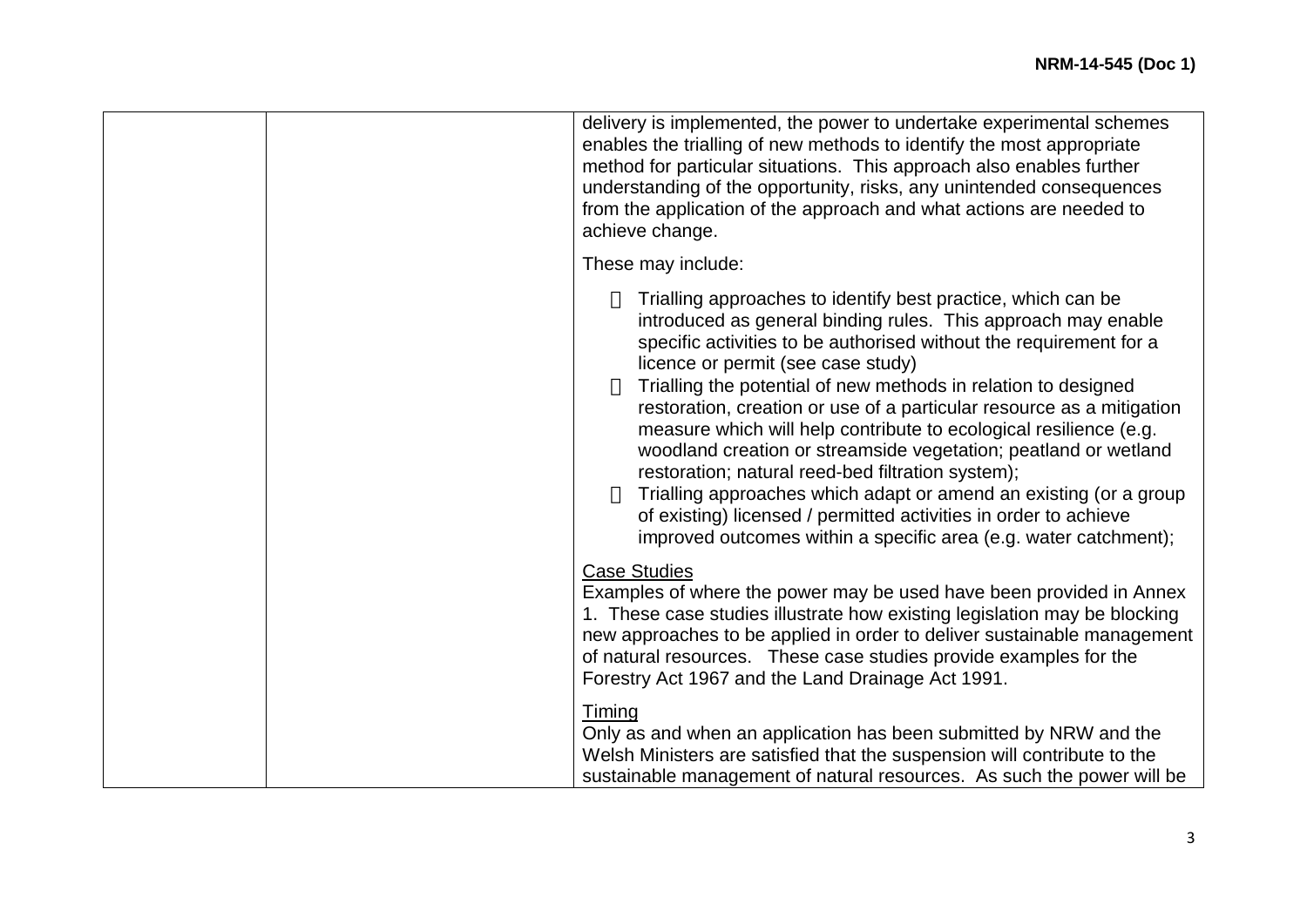|  | used as and when an application is submitted.                                                                                                                                                                                                                                                                                                                                                                      |
|--|--------------------------------------------------------------------------------------------------------------------------------------------------------------------------------------------------------------------------------------------------------------------------------------------------------------------------------------------------------------------------------------------------------------------|
|  | Process<br>In an application, NRW must identify a provision to be suspended in order<br>for a proposed experimental scheme to be carried out and which will help<br>to deliver sustainable management of natural resources.                                                                                                                                                                                        |
|  | The provision to be suspended must relate to a function of NRW. It must<br>be in relation to undertaking an experimental scheme and be for the<br>purpose of contributing to the sustainable management of natural<br>resources.                                                                                                                                                                                   |
|  | It is intended that NRW will:                                                                                                                                                                                                                                                                                                                                                                                      |
|  | Provide details on the proposed experimental scheme.<br>Identify the appropriate provision within legislation and why this<br>provision blocks an experimental scheme.<br>Provide information on the parties involved in the experimental<br>scheme.<br>Identify how the suspension will assist in the sustainable<br>management of natural resources.<br>Provide information on how the scheme will be monitored. |
|  | Under the Bill, the Welsh Ministers must will:                                                                                                                                                                                                                                                                                                                                                                     |
|  | Consult with any person to be affected by the suspension.<br>Consider whether the proposal is necessary to enable an<br>experimental scheme and to contribute to sustainable management<br>of natural resources.                                                                                                                                                                                                   |
|  | The Welsh Ministers would also assess the implications in relation to<br>compliance with EU legislation.                                                                                                                                                                                                                                                                                                           |
|  | The Welsh Ministers will then consider the proposed Order to temporarily<br>suspend legislation through the affirmative procedure.                                                                                                                                                                                                                                                                                 |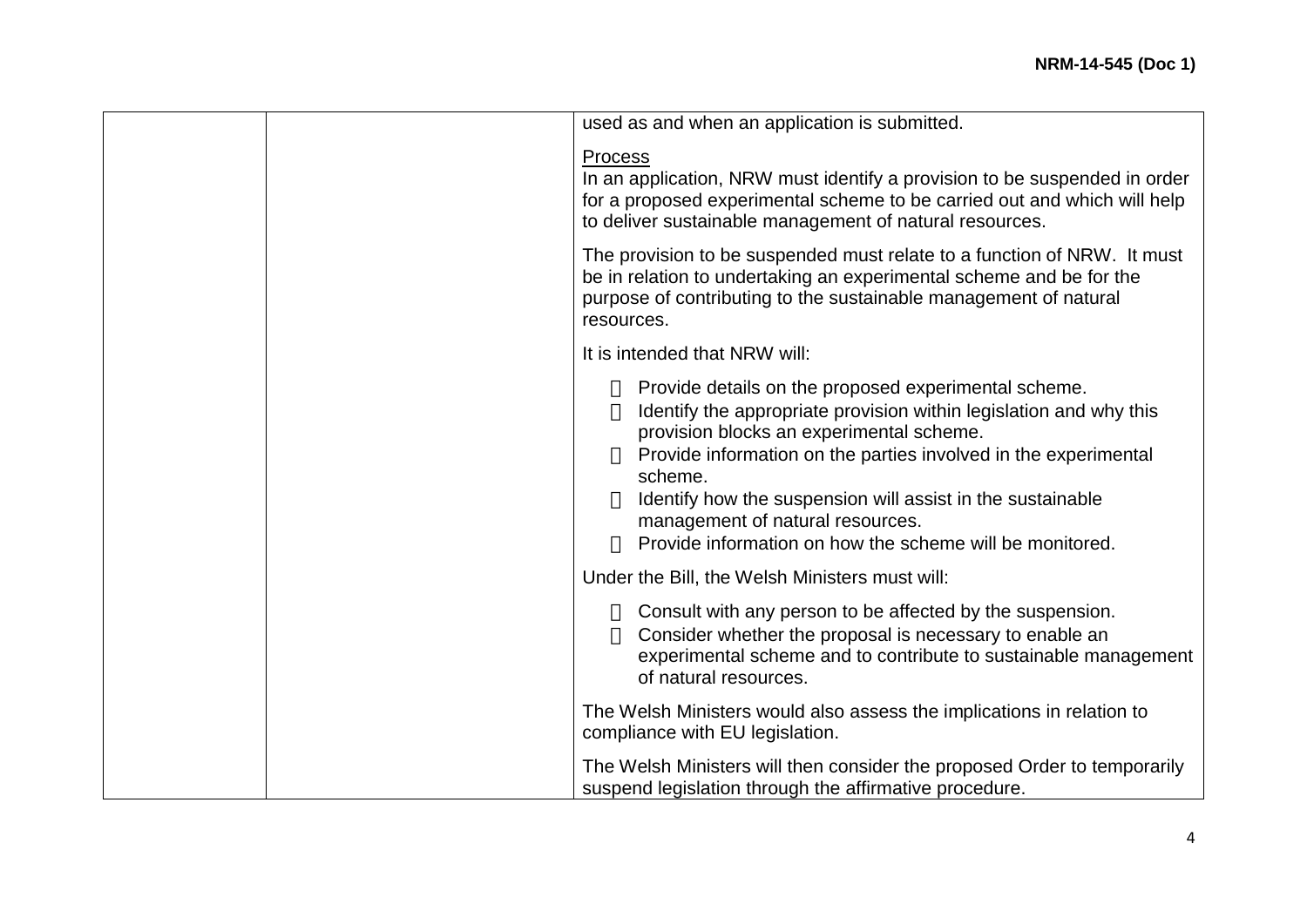|       |                                                                                                                                                                                                                    | Key elements of the proposed subordinate legislation<br>1. Identify provision which is a function for which NRW is responsible<br>which is to be suspended.<br>2. Whether provision is amended, modified or an exemption applies to a<br>specific person.<br>3. Duration of the suspension (not to exceed a period beyond three<br>years).                                                                                                                                                                                                                                                                                                                                                                                                                                                                                                                                                                                                                       |
|-------|--------------------------------------------------------------------------------------------------------------------------------------------------------------------------------------------------------------------|------------------------------------------------------------------------------------------------------------------------------------------------------------------------------------------------------------------------------------------------------------------------------------------------------------------------------------------------------------------------------------------------------------------------------------------------------------------------------------------------------------------------------------------------------------------------------------------------------------------------------------------------------------------------------------------------------------------------------------------------------------------------------------------------------------------------------------------------------------------------------------------------------------------------------------------------------------------|
| 22(6) | Provides the Welsh Ministers with<br>the power to revoke regulations<br>made under section 22(1), where<br>regulations are no longer needed.                                                                       | <b>Policy intent</b><br>This power will be used to remove any suspension of legislation under<br>section 22(1) so that it reverts to its original draft.<br><b>Timing</b><br>This power would be used to revoke the regulations made under section<br>$22(1)$ .                                                                                                                                                                                                                                                                                                                                                                                                                                                                                                                                                                                                                                                                                                  |
| 24(1) | Provides the Welsh Ministers with<br>the power to change the timing for<br>preparation or publication of the<br>State of Natural Resources report<br>(SoNaRR) and the National<br>Natural Resources report (NNRP). | Policy intent<br>Under section 7 of the Bill, NRW must publish a State of Natural<br>Resources Report (SoNaRR), which contains an assessment of the state<br>of natural resources in Wales, including an assessment of the extent to<br>which the sustainable management of natural resources is being achieved<br>in Wales. NRW are required to publish the first SoNaRR four months<br>after section 7 of the Bill comes into force. The subsequent SoNaRR<br>documents must be published before the end of the calendar year prior to<br>the year when the Assembly election is held.<br>Under section 8, the Welsh Ministers must prepare and publish the<br>National Natural Resources Policy (NNRP), setting out their policies for<br>contributing to achieving the sustainable management of natural<br>resources in Wales. The Welsh Ministers are required to publish the first<br>NNRP before the end of ten months starting with the day the section |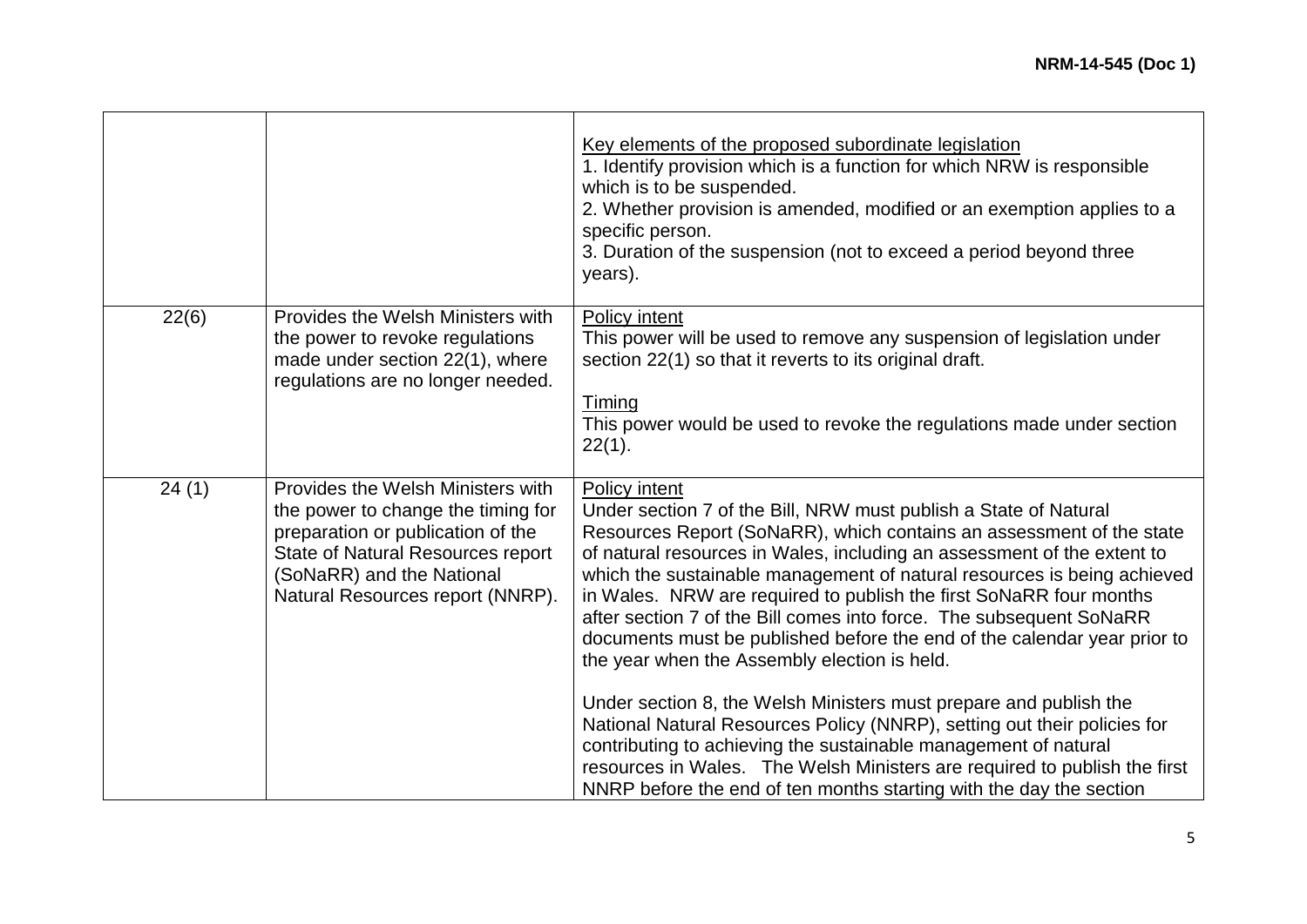|       |                                                                                                                                                                                | comes into force. The Welsh Ministers must review the NNRP after each<br>Assembly election.<br>Section 24(1) of the Bill gives the Welsh Ministers the power to change<br>the timing for the preparation or publication of SoNaRR and NNRP. At<br>present the timings align with those under the Well-being of Future<br>Generations (Wales) Act 2015. For example, the production of NNRP is<br>aligned with the development of the Welsh Ministers' well-being objectives<br>and preparation of the Future Trends Report. The power provides<br>flexibility to change the timings in future, including if the timings of<br>requirements under the Well-being of Future Generations (Wales) Act<br>2015 change. |
|-------|--------------------------------------------------------------------------------------------------------------------------------------------------------------------------------|-------------------------------------------------------------------------------------------------------------------------------------------------------------------------------------------------------------------------------------------------------------------------------------------------------------------------------------------------------------------------------------------------------------------------------------------------------------------------------------------------------------------------------------------------------------------------------------------------------------------------------------------------------------------------------------------------------------------|
|       |                                                                                                                                                                                | Timing<br>There is currently no intention to make the regulations, but the power<br>provides flexibility to do so if required.                                                                                                                                                                                                                                                                                                                                                                                                                                                                                                                                                                                    |
| 13(1) | Provides the Welsh Ministers with<br>the power to issue guidance about<br>steps that should be taken to<br>address matters set out in an area<br>statement. A public body must | Policy intent<br>Section 14(2) of the Bill provides public bodies with a duty to provide<br>assistance to NRW in relation to area statements, if NRW asks them. The<br>public bodies are listed in section 11(1).                                                                                                                                                                                                                                                                                                                                                                                                                                                                                                 |
|       | have regard to it in the exercise of<br>its functions.                                                                                                                         | The guidance issued under section 13(1) would provide these public<br>bodies with further information on how they can assist NRW in the<br>implementation of an area statement. The guidance would help ensure<br>that there is buy-in from other stakeholders at the local level to implement<br>an area statement.                                                                                                                                                                                                                                                                                                                                                                                              |
|       |                                                                                                                                                                                | The guidance could also cover the link with the requirements of the Well-<br>being of Future Generations (Wales) Act 2015. For example, some of the<br>public bodies will be statutory members of a Public Services Board and<br>may assist in the implementation of an area statement through the                                                                                                                                                                                                                                                                                                                                                                                                                |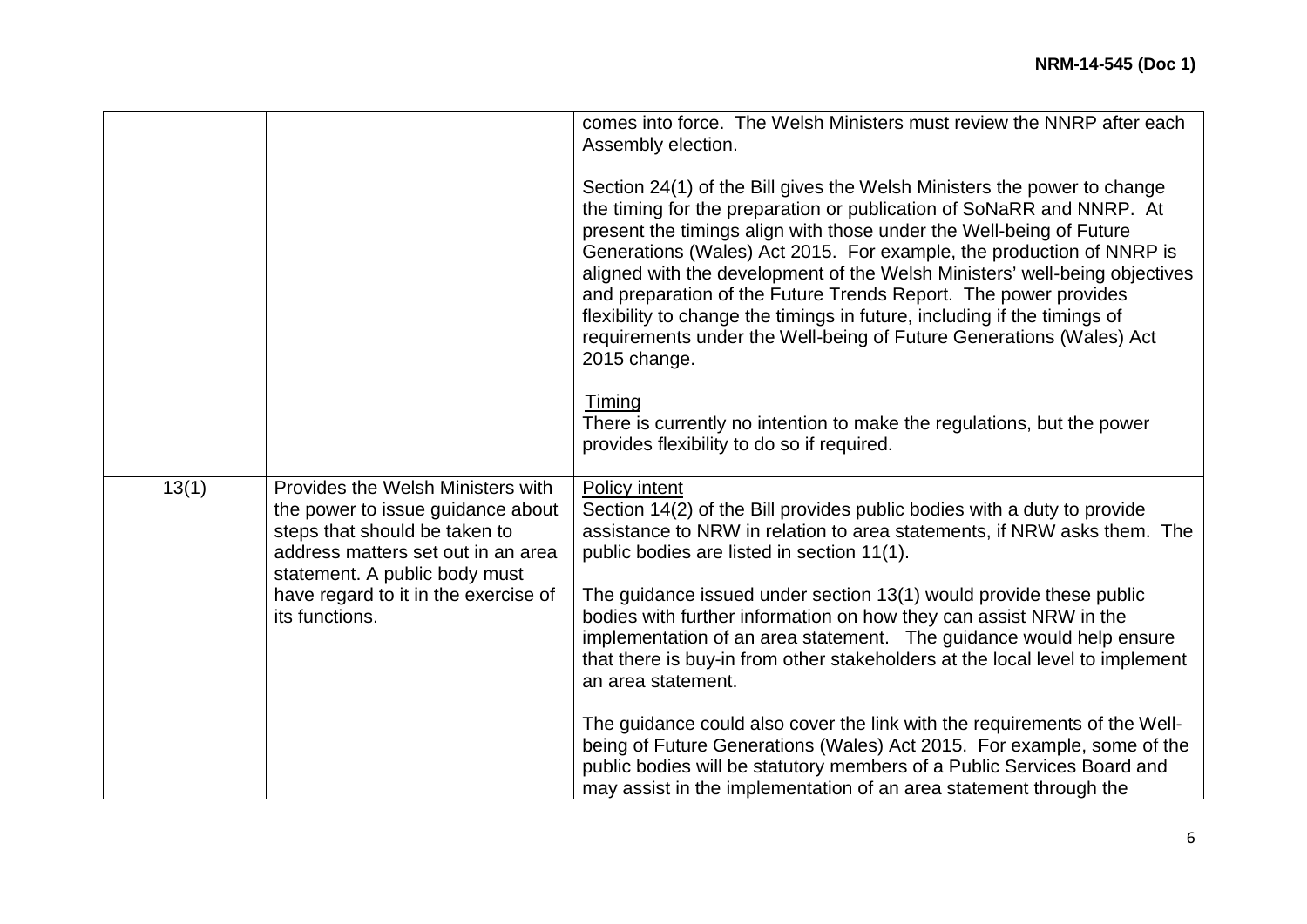|       |                                                                                                                                                                                                                                          | preparation and delivery of local well-being plans.                                                                                                                                                                                                                                                                                                                                                                                                                 |
|-------|------------------------------------------------------------------------------------------------------------------------------------------------------------------------------------------------------------------------------------------|---------------------------------------------------------------------------------------------------------------------------------------------------------------------------------------------------------------------------------------------------------------------------------------------------------------------------------------------------------------------------------------------------------------------------------------------------------------------|
|       |                                                                                                                                                                                                                                          | The guidance would also help to provide public bodies with advice on how<br>they may deliver their functions in a way that can contribute to the<br>sustainable management of natural resources through implementing an<br>area statement, for example, by considering it in the development of their<br>plans, programmes or strategies.                                                                                                                           |
|       |                                                                                                                                                                                                                                          | Under section 12(1) of the Bill, the Welsh Ministers will have a power to<br>direct a public body to take steps to implement an area statement.<br>Therefore if the public body does not comply with the guidance issued<br>under section 13(1), the Welsh Ministers could direct them to.                                                                                                                                                                          |
|       |                                                                                                                                                                                                                                          | Timing<br>It is intended that the guidance would be provided as soon as possible<br>after the Bill receives Royal Assent.                                                                                                                                                                                                                                                                                                                                           |
|       |                                                                                                                                                                                                                                          | <b>Part 2 - Climate Change</b>                                                                                                                                                                                                                                                                                                                                                                                                                                      |
| 30(1) | This section requires the Welsh<br>Ministers to outline one or more<br>interim target years before 2050<br>and set a maximum amount of net<br>Welsh emissions for each of those<br>target year(s) as a percentage<br>below the baseline. | This power enables the Welsh Ministers to develop and set interim targets<br>based on the most up to date scientific and technical evidence at national,<br>European and International level as well as draw upon advice from a<br>specified advisory body. The power will enable the Welsh Ministers to<br>develop and set interim targets, in order to provide an appropriate<br>pathway to meet the 2050 target and provide the direction for carbon<br>budgets. |
|       |                                                                                                                                                                                                                                          | In relation to the power to make subordinate legislation in general the<br>provisions ensure that future measures needed for the purposes of<br>reducing emissions are flexible and can be introduced, if required, quickly<br>in the light of experience and evidence without the need for primary<br>legislation.                                                                                                                                                 |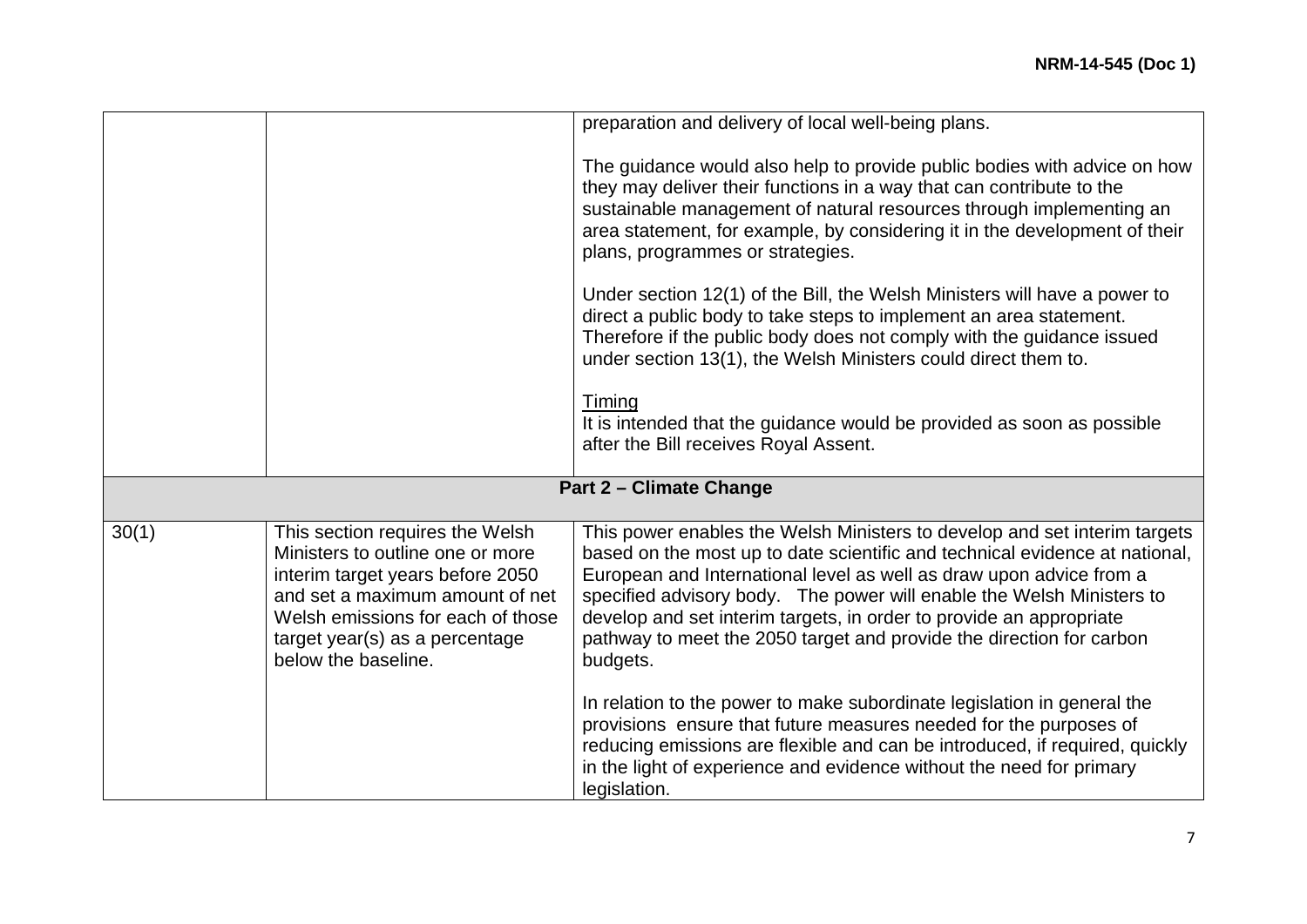|  | Policy intent<br>Interim targets are intended to guide the setting of carbon budgets in the<br>medium term and to guide the rate at which carbon budgets are reduced<br>to meet the long-term 2050 target. In the absence of interim targets the<br>total cumulative emissions to the atmosphere are largely unrestricted. By<br>setting interim targets the total cumulative emission permitted under a<br>carbon budget system is set out to ensure short and medium term goals<br>are met.                                                                                                      |
|--|----------------------------------------------------------------------------------------------------------------------------------------------------------------------------------------------------------------------------------------------------------------------------------------------------------------------------------------------------------------------------------------------------------------------------------------------------------------------------------------------------------------------------------------------------------------------------------------------------|
|  | Before using these powers, the Welsh Ministers must request advice from<br>the Advisory Body on the setting of the targets as outlined in section 49 of<br>the Bill and take the advice into account.                                                                                                                                                                                                                                                                                                                                                                                              |
|  | The interim targets are set in secondary legislation to ensure that they are<br>set at a level that is up to date with the latest scientific and technical<br>evidence and that emissions reductions can be made at the most<br>economically effective rate. Section 32(3) sets out the range of issues that<br>must be taken in to account as an evidence base to inform the decision<br>making when setting the targets such as the latest scientific knowledge<br>about climate change and the most recent future trends report under the<br>Well-being of Future Generations (Wales) Act 2015. |
|  | Setting interim targets in advance recognises that it is not possible now to<br>accurately forecast up until 2050 the range of factors which need to be<br>taken into account regarding reducing Welsh greenhouse gas emissions.<br>Some technologies or changes in plant need a long lead in time and some<br>behaviours take time to change.                                                                                                                                                                                                                                                     |
|  | Timing:<br>The power to set an interim target will be used as soon as is reasonably<br>practicable based on advice received from the advisory body and in                                                                                                                                                                                                                                                                                                                                                                                                                                          |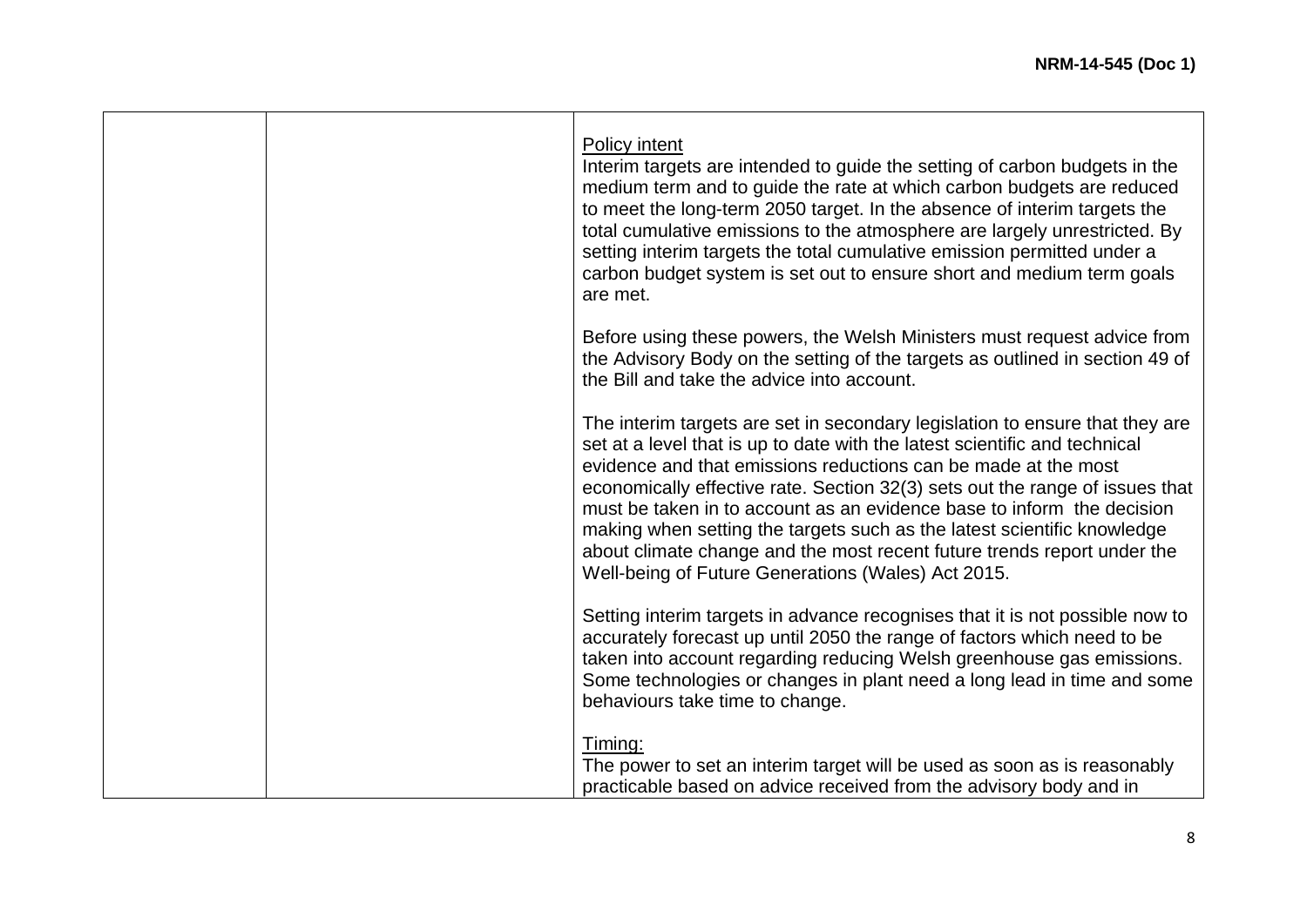|       |                                                                                                                                                                                                                                     | conjunction with the development and setting of the first two carbon<br>budgets to ensure consistency.<br>Any further use of the power to set any further interim targets will only be<br>used if scientific and technical evidence, advice from the advisory body or<br>reviews of progress on meeting the 2050 target indicate that a further<br>interim target is required.                                                                                                                                                                                                                                                                                                                                                                                                                                                                                                                                                                                                                                                                                                                                                                                                                                                                                                                                                                                                                 |
|-------|-------------------------------------------------------------------------------------------------------------------------------------------------------------------------------------------------------------------------------------|------------------------------------------------------------------------------------------------------------------------------------------------------------------------------------------------------------------------------------------------------------------------------------------------------------------------------------------------------------------------------------------------------------------------------------------------------------------------------------------------------------------------------------------------------------------------------------------------------------------------------------------------------------------------------------------------------------------------------------------------------------------------------------------------------------------------------------------------------------------------------------------------------------------------------------------------------------------------------------------------------------------------------------------------------------------------------------------------------------------------------------------------------------------------------------------------------------------------------------------------------------------------------------------------------------------------------------------------------------------------------------------------|
| 31(1) | This section requires the Welsh<br>Ministers to set carbon budgets,<br>which set a maximum amount of<br>emissions for each budgetary<br>period. The budgetary periods are<br>2016-2020 and each succeeding<br>period of five years. | Policy intent<br>Section 31 (1) imposes a requirement on the Welsh Ministers to set<br>carbon budgets, which set a maximum amount of emissions and guide the<br>rate of emission reduction. The budgetary periods are 2016-2020 and<br>then each succeeding period of five years up until 2050.<br>The Welsh Ministers must set these budgets in advance with the first two<br>budgetary periods, needing to be set before the end of 2018 and each<br>subsequent budget will need to be set five years before the budget in<br>question.<br>Before using these powers, the Welsh Ministers must request advice from<br>the Advisory Body on the setting of carbon budgets as outlined in section<br>49 of the Bill and take the advice into account.<br>The budgets are set in secondary legislation to ensure that they are set at<br>a level that is up to date with the latest evidence and that emissions<br>reductions can be made at the most economically effective rate. Section<br>32(3) sets out the range of issues that must be taken in to account as an<br>evidence base to inform the decision making when setting budgets such<br>as the latest scientific knowledge about climate change, the most recent<br>future trends report under the Well-being of Future Generations (Wales)<br>Act 2015.<br>Setting carbon budgets in advance recognises that it is not possible to |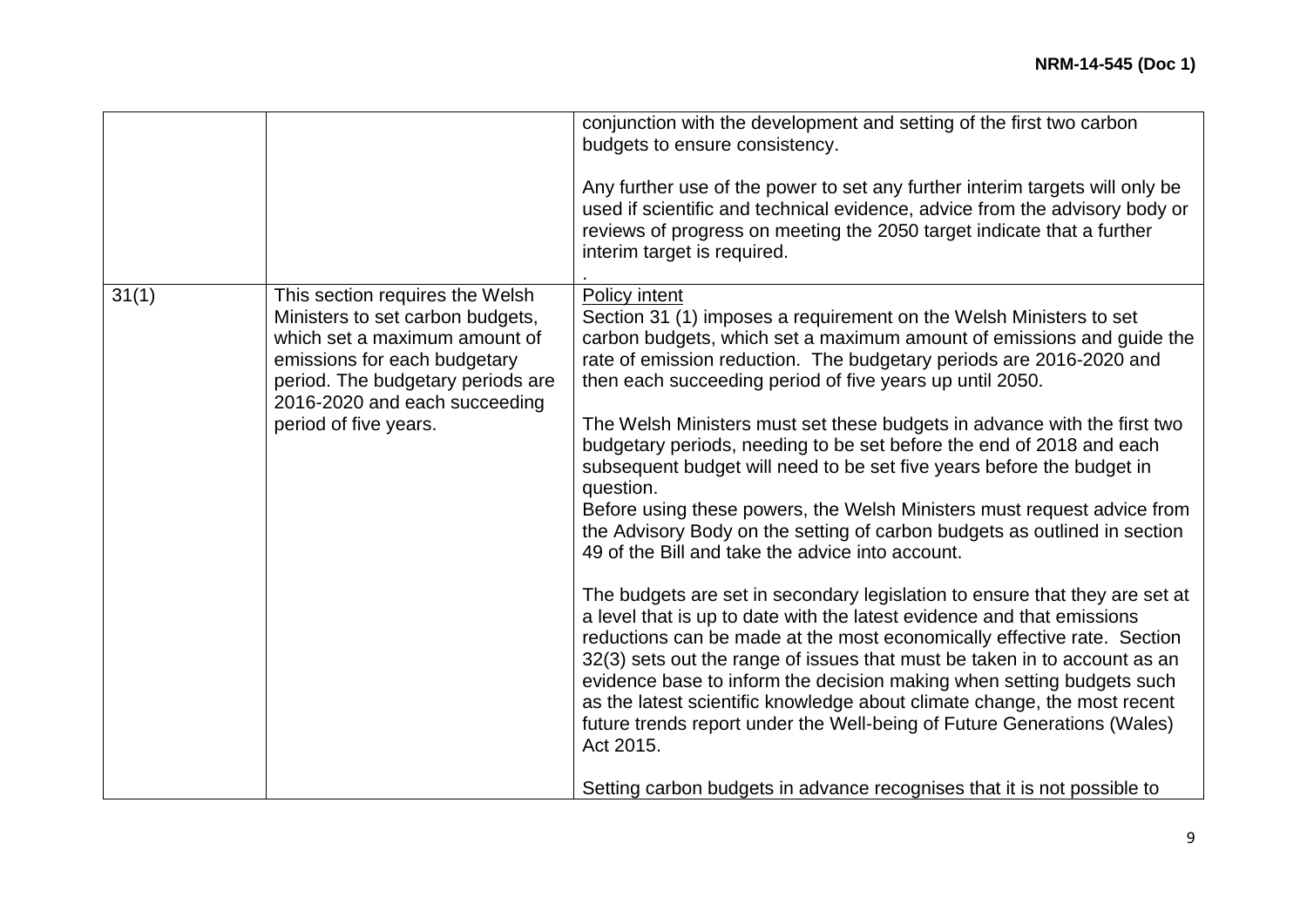|       |                                                                                                                                                                                       | accurately forecast now up until 2050 the range of circumstances and<br>factors which may occur and effect (and therefore need to be taken into<br>account) the ability to reduce Welsh greenhouse gas emissions. Some<br>technologies or changes in plant need a long lead in time and some<br>behaviours take time to change.                                                                                                                                                                                                                                                                                                                                                                                                                                                                                                                                                                                                                                                                                      |
|-------|---------------------------------------------------------------------------------------------------------------------------------------------------------------------------------------|----------------------------------------------------------------------------------------------------------------------------------------------------------------------------------------------------------------------------------------------------------------------------------------------------------------------------------------------------------------------------------------------------------------------------------------------------------------------------------------------------------------------------------------------------------------------------------------------------------------------------------------------------------------------------------------------------------------------------------------------------------------------------------------------------------------------------------------------------------------------------------------------------------------------------------------------------------------------------------------------------------------------|
|       |                                                                                                                                                                                       | <b>Timing</b>                                                                                                                                                                                                                                                                                                                                                                                                                                                                                                                                                                                                                                                                                                                                                                                                                                                                                                                                                                                                        |
|       |                                                                                                                                                                                       | The budgetary periods are 2016-2020 and then each succeeding period<br>of five years up until 2050. Section 31(4) requires the first two budgets to<br>be set by 2018 and each subsequent budget to be set at least 5 years<br>before the start of the budgetary period in question.                                                                                                                                                                                                                                                                                                                                                                                                                                                                                                                                                                                                                                                                                                                                 |
|       |                                                                                                                                                                                       | The setting of the carbon budgets and wider emission reduction<br>framework will be developed over time taking in to account the latest<br>evidence base and advice from the Advisory Body.                                                                                                                                                                                                                                                                                                                                                                                                                                                                                                                                                                                                                                                                                                                                                                                                                          |
| 33(2) | Enables the Welsh Ministers to<br>provide in regulations which<br>carbon units can be credited to and<br>debited from the net Welsh<br>emissions account and how this<br>can be done. | Policy intent<br>Regulations under section 33(2) are intended to define how the net welsh<br>emission account can be credited and debited as a result of carbon<br>trading schemes. The regulations will define what units will be permitted to<br>count towards the net Welsh emissions account and how they are<br>accounted for. The policy intention is to define how carbon credits that<br>exist within the traded (EU-ETS) and non-traded sectors will be included<br>within the net Welsh emissions account. By defining these provisions in<br>regulation it is possible to retain flexibility to take into account future<br>European and international practice in relation to carbon units. This power<br>allows for flexibility in the future. It is possible that firms in Wales may<br>participate in other such trading schemes. If the net Welsh emissions<br>account is to take account of the units traded within such schemes, it will<br>be necessary to define the terms by which this occurs. |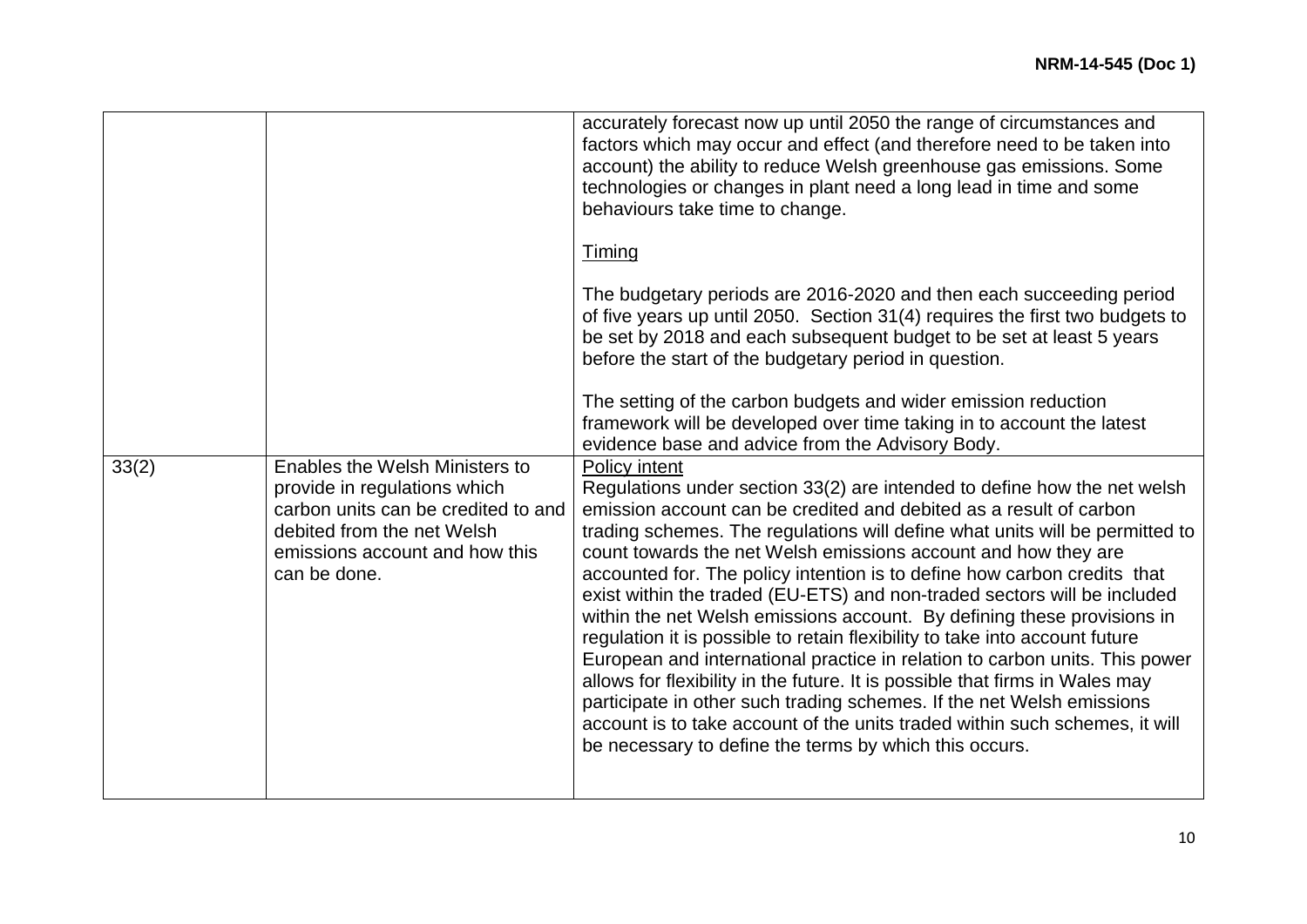|                     |                                                                                                                                                                                                                                                                                    | Timing:<br>This power will be used as and when required in order to retain flexibility<br>to address any changes in relation to future European and international<br>practice as well as to address any new trading schemes that may be<br>introduced in the future.                                                                                                                                                                                                                                                                                                                                                                                                                                                                                                                                                                                                                                                                                        |
|---------------------|------------------------------------------------------------------------------------------------------------------------------------------------------------------------------------------------------------------------------------------------------------------------------------|-------------------------------------------------------------------------------------------------------------------------------------------------------------------------------------------------------------------------------------------------------------------------------------------------------------------------------------------------------------------------------------------------------------------------------------------------------------------------------------------------------------------------------------------------------------------------------------------------------------------------------------------------------------------------------------------------------------------------------------------------------------------------------------------------------------------------------------------------------------------------------------------------------------------------------------------------------------|
| $33(3)$ and $33(4)$ | Provides the Welsh Ministers with<br>the power to limit the net amount of<br>carbon units that may reduce the<br>net Welsh emissions account for a<br>period and allows the Welsh<br>Ministers to specify carbon units<br>that do not count towards the limit<br>in section 33(3). | <b>Policy Intent</b><br>This power is intended to limit the degree to which carbon credits can be<br>used to offset net Welsh emissions account in Wales and provides a<br>means to ensure that action is taken domestically to reduce emissions<br>within Wales.<br>This power allows certain types of carbon units to be unrestricted in their<br>use towards the Welsh emission target. This power will permit certain<br>carbon units to be traded freely in Wales and ensures that section 33(3)<br>does not restrict the operation of carbon schemes in Wales. For example,<br>this power may specify that trading under a certain scheme can operate<br>freely of any limit introduced by any regulations under section 33(3).<br>Timing:<br>This power will be used as and when required in order to retain flexibility<br>to address any scientific or technical evidence, European or international<br>practice or advice from the advisory body. |
| 35(1)               | Enables the Welsh Ministers to<br>make provision, by regulations, for<br>a proportion of emissions from<br>international aviation and<br>international shipping to be<br>attributed to Wales                                                                                       | Policy intention<br>As international aviation and international shipping emissions are<br>generally not directly emitted in a specific country, it may be necessary to<br>specify how certain amounts of these emissions will be allocated to the<br>Welsh emissions account. This allocation may also need to change over<br>time, particularly if a European or international agreement makes such a<br>change necessary in the future. There is no current international                                                                                                                                                                                                                                                                                                                                                                                                                                                                                 |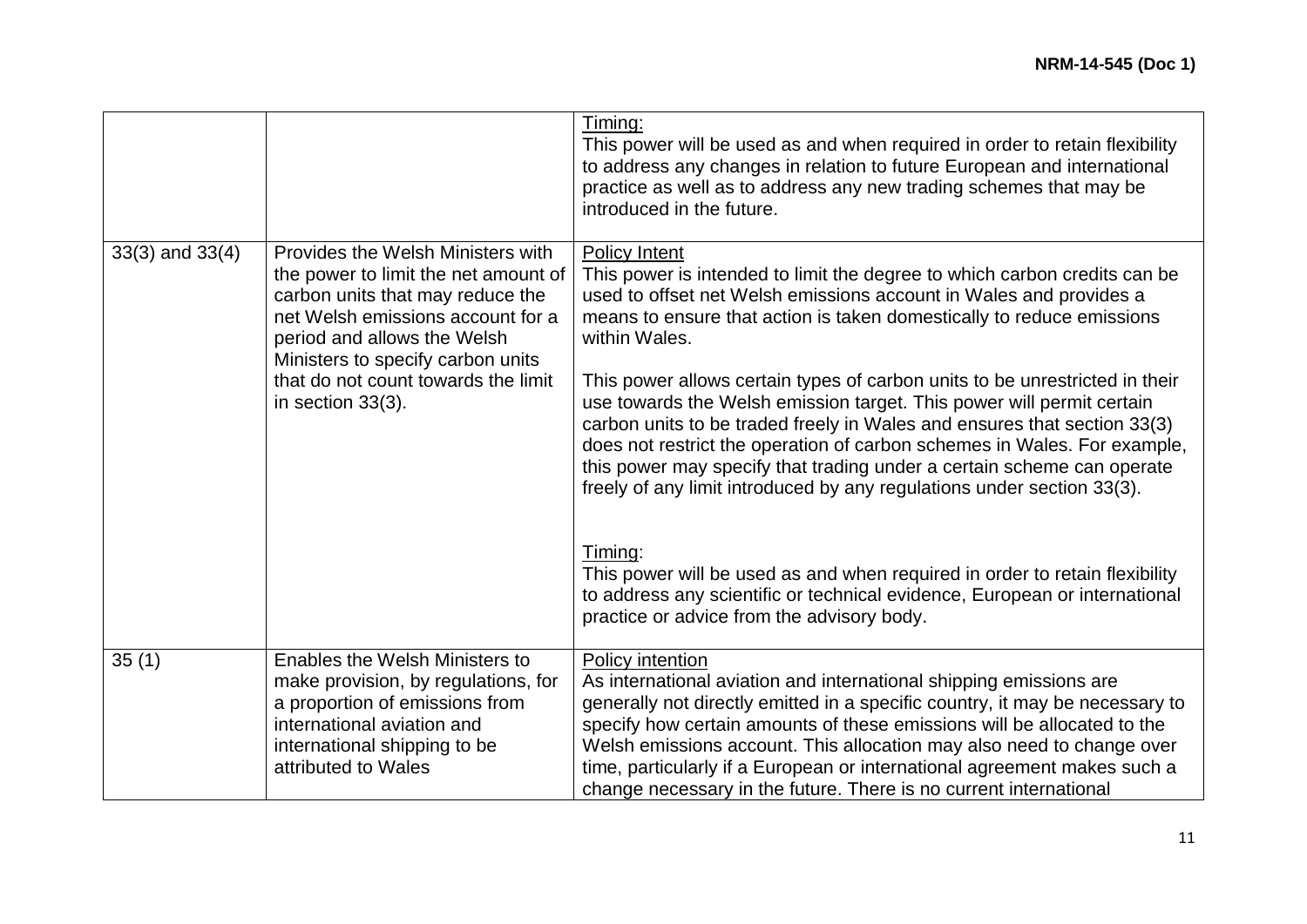|       |                                                                                                                                                                                                                                                                                                  | agreement on how to allocate these emissions to states. This power<br>allows for flexibility in the future to take into account international aviation<br>and international shipping emissions to the net Welsh emissions account.<br>Providing for this inclusion through regulation allows the Net Welsh<br>Emissions Account to be updated to reflect international reporting<br>guidelines as agreements are reached on the approach to international<br>aviation and shipping emissions.                                                                                                                                                                                                                                             |
|-------|--------------------------------------------------------------------------------------------------------------------------------------------------------------------------------------------------------------------------------------------------------------------------------------------------|-------------------------------------------------------------------------------------------------------------------------------------------------------------------------------------------------------------------------------------------------------------------------------------------------------------------------------------------------------------------------------------------------------------------------------------------------------------------------------------------------------------------------------------------------------------------------------------------------------------------------------------------------------------------------------------------------------------------------------------------|
|       |                                                                                                                                                                                                                                                                                                  | Timing:<br>This power will be used as and when required in the first instance after<br>having received advice from the advisory body and in future in response<br>to any European or international agreement that makes such a change<br>necessary. There is no current international agreement on how to<br>allocate these emissions to states.                                                                                                                                                                                                                                                                                                                                                                                          |
| 36(1) | Provides the Welsh Ministers with<br>the power to define the meaning of<br>Carbon Units in terms of reducing,<br>removing and imposing an amount<br>of greenhouse gas emissions.                                                                                                                 | <b>Policy intent</b><br>This power allows for flexibility in the future defining what "carbon units"<br>are in line with wider practice.<br>Timing:<br>As soon as reasonably practicable after receiving Royal Assent, having                                                                                                                                                                                                                                                                                                                                                                                                                                                                                                             |
| 36(2) | Provides the Welsh Ministers with<br>the power to establish a scheme,<br>or use an existing scheme, for the<br>registering and tracking of carbon<br>units and for establishing and<br>maintaining accounts in which<br>carbon units may be held and<br>between which they my be<br>transferred. | received advice from the advisory body.<br>Policy intent<br>Regulations made under section 36(2) would establish a scheme for<br>registering and accounting for the carbon units which are bought or sold<br>or otherwise transferred in Wales. Such a scheme may be necessary to<br>administer the trading of carbon units in Wales. The regulations may<br>(under section 36(3)) allow the Welsh Ministers to amend an existing<br>scheme to allow for such administration. In addition under section 36(4)<br>the regulations may provide for a range of functions including the<br>appointment of an administrator, conferral of functions on an appointed<br>administrator, conferral of function on the Welsh Ministers and for the |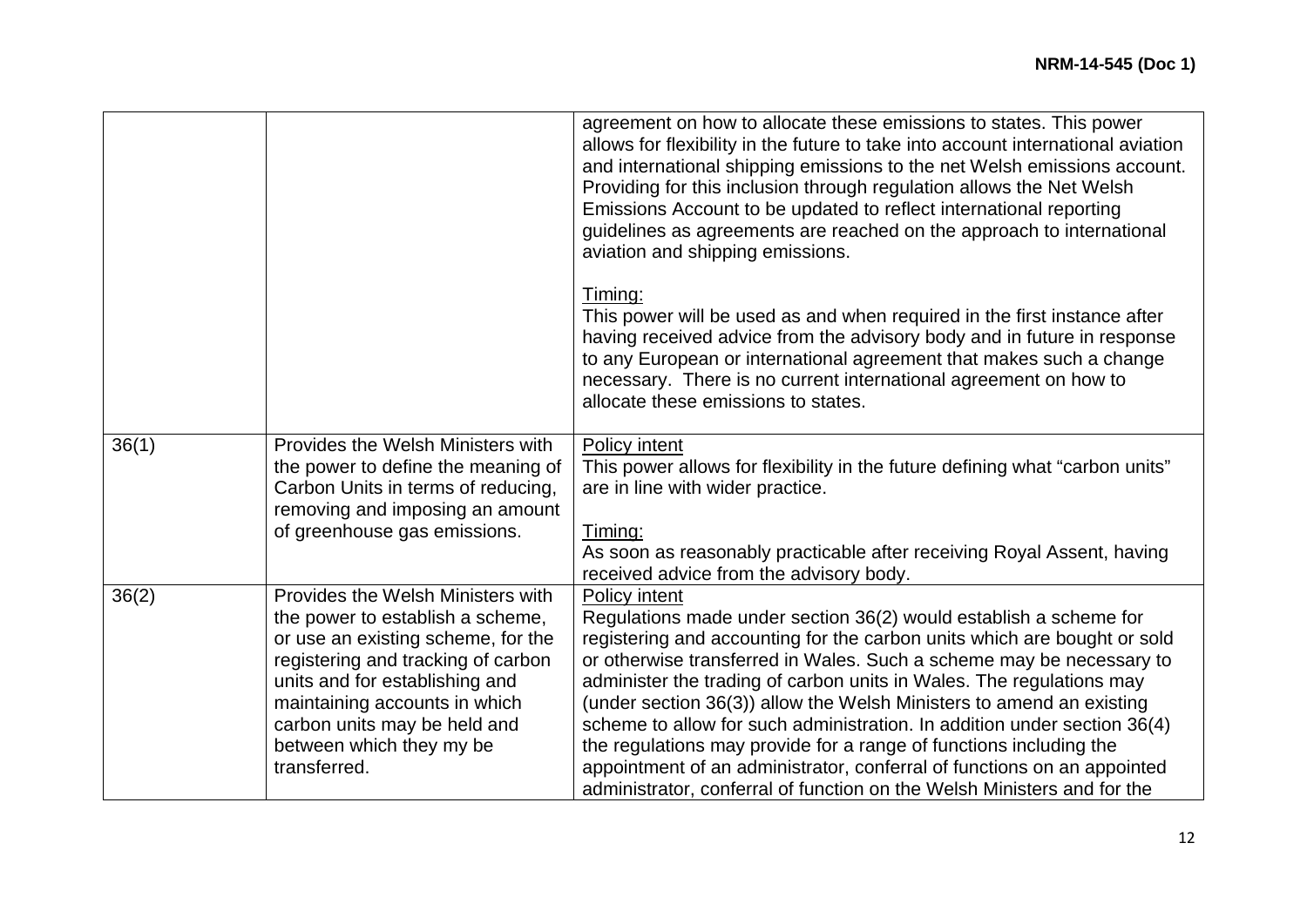|       |                                                                                                                                             | Welsh Ministers to delegate functions conferred or imposed on them<br>through regulations.<br><b>Timing</b><br>The intention is to use this power only if it is necessary to monitor the use<br>of carbon units and at present it is not yet known whether such a scheme<br>is necessary. However, if it does become necessary, these provisions<br>allow such a scheme to be created.                                                                                                                                                                                                                                                                                                                                                                                                                   |
|-------|---------------------------------------------------------------------------------------------------------------------------------------------|----------------------------------------------------------------------------------------------------------------------------------------------------------------------------------------------------------------------------------------------------------------------------------------------------------------------------------------------------------------------------------------------------------------------------------------------------------------------------------------------------------------------------------------------------------------------------------------------------------------------------------------------------------------------------------------------------------------------------------------------------------------------------------------------------------|
| 37(2) | Provides the Welsh Ministers with<br>the power to amend, add or modify<br>the list of greenhouse gases<br>targeted by the Act section 37(1) | Policy intent<br>This power allows for flexibility in the future to keep up to date with the<br>latest climate science, particularly as the Bill is designed to be long-term.<br>As climate change science is an evolving science, it may become<br>necessary in the future to amend, modify or add new gases to the list of<br>those covered by the targets in the Bill in line with international reporting<br>guidelines, or the ambition of the Welsh Ministers. For example,<br>hydrofluorocarbons and perfluorocarbons are families of gases; it is<br>accepted practice to refer to them collectively but it may be appropriate in<br>the future to describe individual gases within those families. The<br>regulations would enable the Welsh Ministers to respond to these kinds of<br>changes. |
|       |                                                                                                                                             | Timing<br>This power will only be used in response to up to date scientific<br>knowledge that indicates that a new greenhouse gas requires to be added<br>to the list. This power enables flexibility to respond to developing science<br>in this area.                                                                                                                                                                                                                                                                                                                                                                                                                                                                                                                                                  |
|       |                                                                                                                                             | For example, in 2013 the Intergovernmental Panel on Climate Change<br>added a new gas to the greenhouse gas protocol which increased the list<br>of six target greenhouse gases to seven with the inclusion of nitrogen<br>trifluoride. The timing of the Bill allows us to add this gas to the list of                                                                                                                                                                                                                                                                                                                                                                                                                                                                                                  |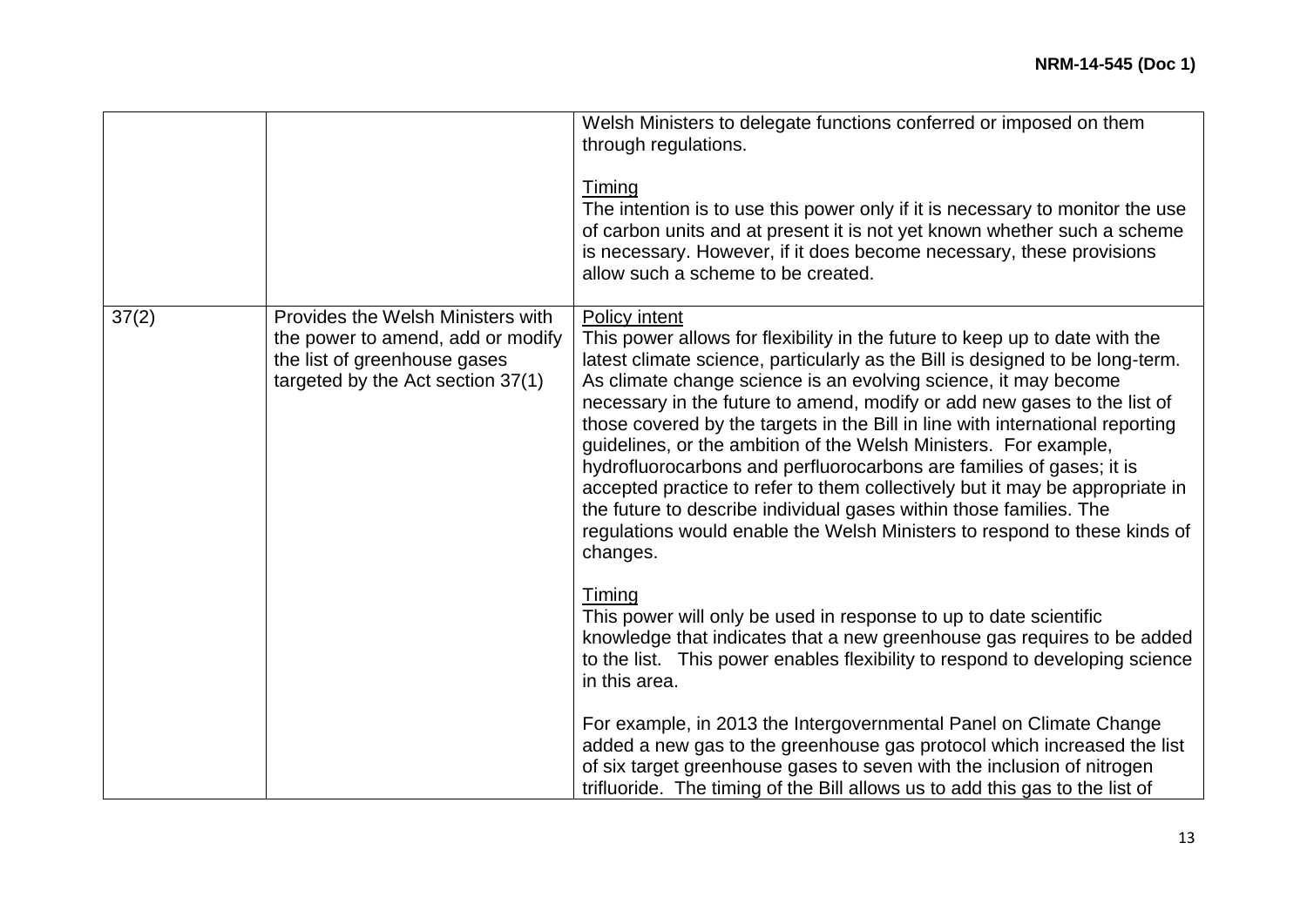|       |                                                                                                                                            | greenhouse gases in the Bill.                                                                                                                                                                                                                                                                                                                                                                                                                                                                                                                                                                                                                                                                                                                                                                                                                                                                                                                                                                                                                                                                                 |
|-------|--------------------------------------------------------------------------------------------------------------------------------------------|---------------------------------------------------------------------------------------------------------------------------------------------------------------------------------------------------------------------------------------------------------------------------------------------------------------------------------------------------------------------------------------------------------------------------------------------------------------------------------------------------------------------------------------------------------------------------------------------------------------------------------------------------------------------------------------------------------------------------------------------------------------------------------------------------------------------------------------------------------------------------------------------------------------------------------------------------------------------------------------------------------------------------------------------------------------------------------------------------------------|
| 38(3) | Provides the Welsh Ministers with<br>the power to amend and modify<br>the baseline year for a greenhouse<br>gas outlined in section 38(2). | <b>Policy intent</b><br>This power allows for flexibility in the future to keep up to date with the<br>latest climate science, particularly as the Bill is designed to be long-term.<br>If a new greenhouse gas is added under section 37(2) a baseline year will<br>need to be designated alongside the quantity of emissions for that year in<br>order for it to be added to the net emissions account for the purposes of<br>targets and budgets within the Bill. Furthermore, this provision allows for<br>the chosen baseline year to be modified. This enables the Bill to remain<br>up-to-date with international reporting guidelines, or the ambition of the<br>Welsh Ministers, should evidence indicate that alternative baseline years<br>should be adopted for existing gases listed under 38(2).<br>Timing<br>This power enables flexibility to address any new scientific evidence or<br>any changes in European and international practice which indicates that<br>an amendment is required. Any such amendment would be based upon<br>up to date evidence and advice from the advisory body. |
|       |                                                                                                                                            | In relation to the addition of a greenhouse gas to the list, this power will<br>only be used in response to up to date scientific knowledge that requires<br>that a new greenhouse gas requires to be added to the list and therefore a<br>baseline year has to be established. This power enables flexibility to<br>respond to developing science in this area.                                                                                                                                                                                                                                                                                                                                                                                                                                                                                                                                                                                                                                                                                                                                              |
| 44(1) | Provides the Welsh Ministers with<br>the power to designate a person to<br>be the advisory body                                            | Policy intent<br>Section 44(1) enables the Welsh Ministers to designate, by regulations, a<br>person (to be known as the advisory body) to carry out the advisory<br>functions set out in the Bill. In the absence of regulations made under<br>section 44(1), the UK Committee on Climate Change established by the<br>UK Climate Change Act 2008 will be the Advisory body.                                                                                                                                                                                                                                                                                                                                                                                                                                                                                                                                                                                                                                                                                                                                 |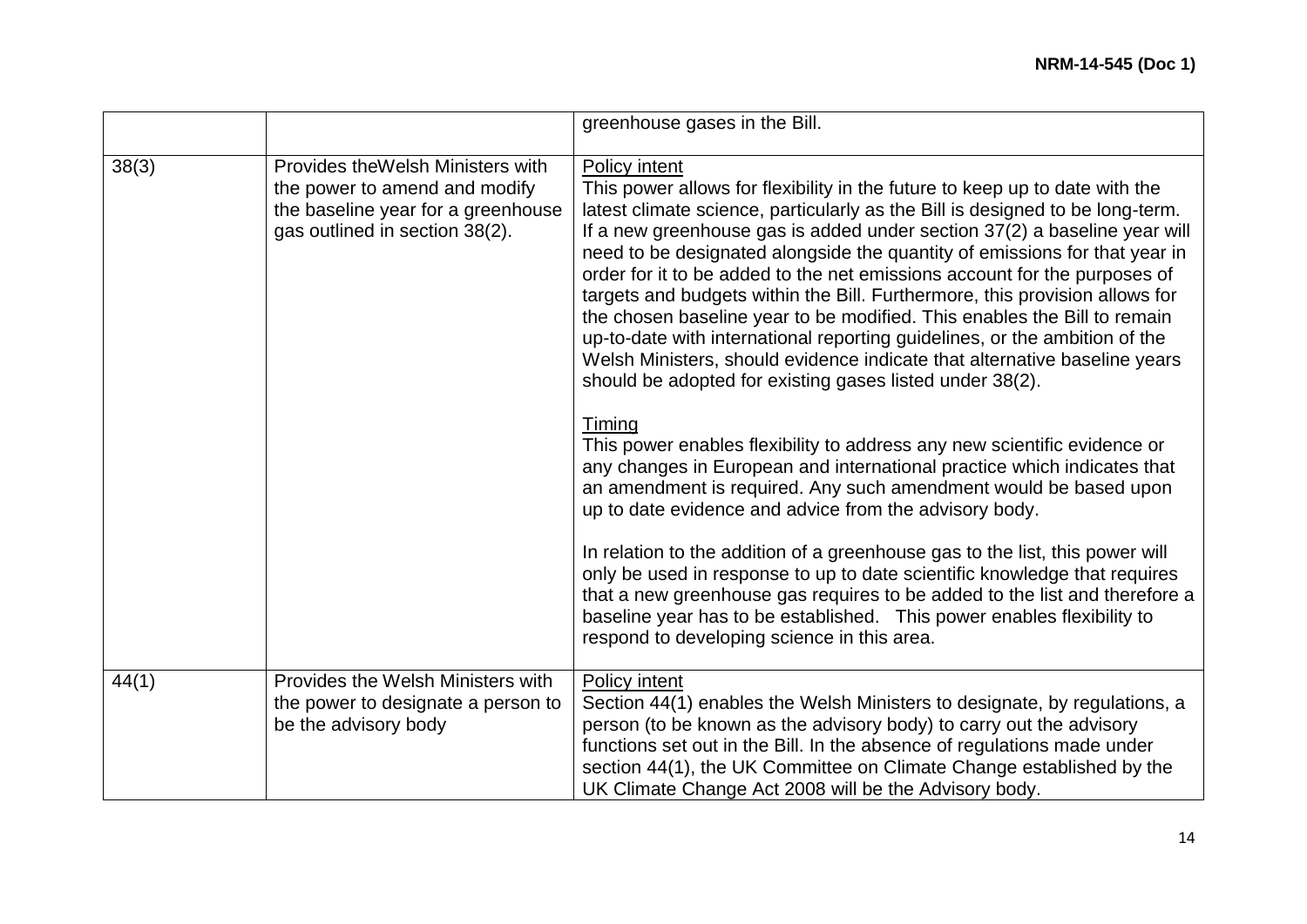|    |                                                                                                | The Bill specifies what the advisory functions are in relation to the setting<br>of interim targets, budgets and various other provisions and clarifies that<br>these may include further advisory functions.<br>This power allows for flexibility in the future as to which body or person<br>carries out advisory functions under this Bill, particularly as the Bill<br>framework is designed to be long-term. Should the Welsh Ministers<br>identify a suitably qualified expert on climate change who can<br>specialise/focus on Welsh emissions, they may wish to designate such an<br>individual, as the advisory body for the purpose of Part 2 of the Bill. |
|----|------------------------------------------------------------------------------------------------|----------------------------------------------------------------------------------------------------------------------------------------------------------------------------------------------------------------------------------------------------------------------------------------------------------------------------------------------------------------------------------------------------------------------------------------------------------------------------------------------------------------------------------------------------------------------------------------------------------------------------------------------------------------------|
|    |                                                                                                | Timing<br>This power will only be used if and when a suitable body or individual can<br>be identified as the advisory body. It is not intended to use this power<br>immediately. In the absence of regulations designating a person, the UK<br>Climate Change Committee is designated as the Advisory Body. This<br>power allows for flexibility in the future as to which body or person carries<br>out advisory functions under this Bill, particularly as the Bill is designed to<br>be long-term.                                                                                                                                                                |
| 47 | The provision gives the Welsh<br>Ministers the power to give<br>guidance to the Advisory Body. | Policy intent<br>The Advisory Body has a key role in providing advice in relation to a<br>number of provisions within the Bill. The science, technology and policy<br>around climate change is constantly being developed and reviewed in<br>light of the latest evidence.<br>Section 47 allows the Welsh Ministers to give guidance to the Advisory<br>Body. In certain areas of advice or analysis, it may be appropriate to give<br>the Advisory Body guidance to ensure they take into account international<br>or Welsh specific policies or practices such as the setting of standards,<br>methods or approaches.                                              |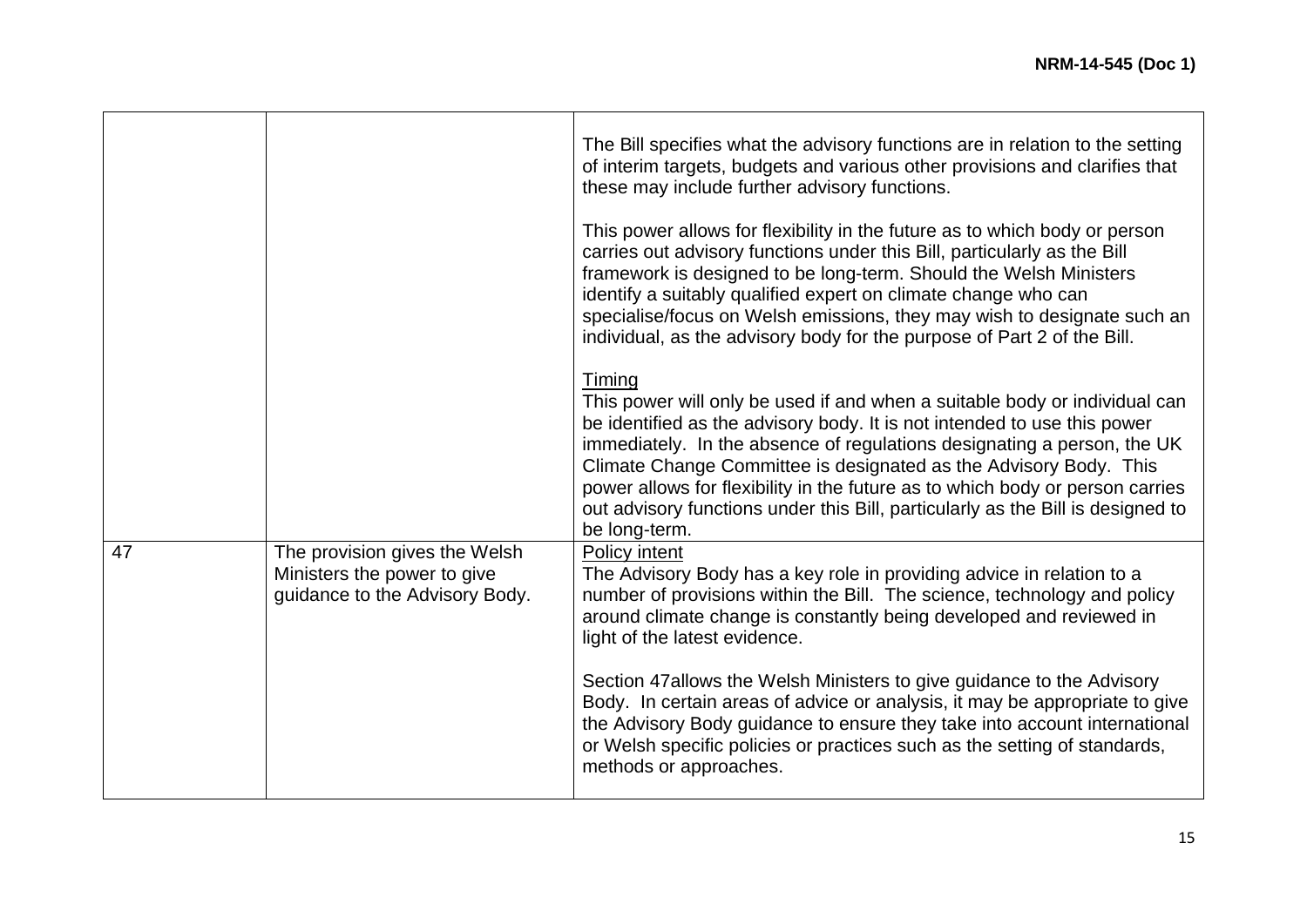|       |                                                                                                                                                                                                                                                                                              | Timing<br>The intention is not to provide guidance immediately but this power will<br>enable the Welsh Ministers the flexibility to ensure that the advisory body<br>is providing the most effective evidence and advice for reducing emissions<br>in Wales.<br>The science, technology and policy around climate change is constantly<br>being developed and reviewed in light of the latest evidence. This<br>provision allows flexibility in the future to keep up to date with the latest<br>evidence to inform our decision making and to utilise the provision at a<br>later date if appropriate.                                                                                                                                                                                                                           |
|-------|----------------------------------------------------------------------------------------------------------------------------------------------------------------------------------------------------------------------------------------------------------------------------------------------|-----------------------------------------------------------------------------------------------------------------------------------------------------------------------------------------------------------------------------------------------------------------------------------------------------------------------------------------------------------------------------------------------------------------------------------------------------------------------------------------------------------------------------------------------------------------------------------------------------------------------------------------------------------------------------------------------------------------------------------------------------------------------------------------------------------------------------------|
| 52    | This section defines international<br>carbon reporting practice in terms<br>of the protocols to the United<br>Nations Framework Convention on<br>Climate Change, or other<br>European or international<br>arrangements or agreements<br>which the Welsh Ministers specify<br>by regulations. | Policy intent<br>This power allows for flexibility in the future taking into account future<br>European and international agreements and arrangements relating to<br>"international carbon reporting practice" which is to be taken into account<br>when acting under certain provisions of the Bill (see sections 43(4) and<br>$51(2)$ .<br>Timing<br>This power will only be used in response to any developments in<br>international carbon reporting and provides flexibility in order to address<br>these developments. As such the power will only be used to add future<br>European and international<br>agreements and arrangements relating to climate change to the meaning<br>of "international carbon reporting practice" which must be taken into<br>account when acting under the provisions of Part 2 of the Bill. |
|       |                                                                                                                                                                                                                                                                                              | Part 3 - Charges for Carrier Bags                                                                                                                                                                                                                                                                                                                                                                                                                                                                                                                                                                                                                                                                                                                                                                                                 |
| 55(1) | The Welsh Ministers have the<br>ability to make regulations to place                                                                                                                                                                                                                         | Policy intent<br>The intention of widening the scope of the Climate Change Act 2008 is                                                                                                                                                                                                                                                                                                                                                                                                                                                                                                                                                                                                                                                                                                                                            |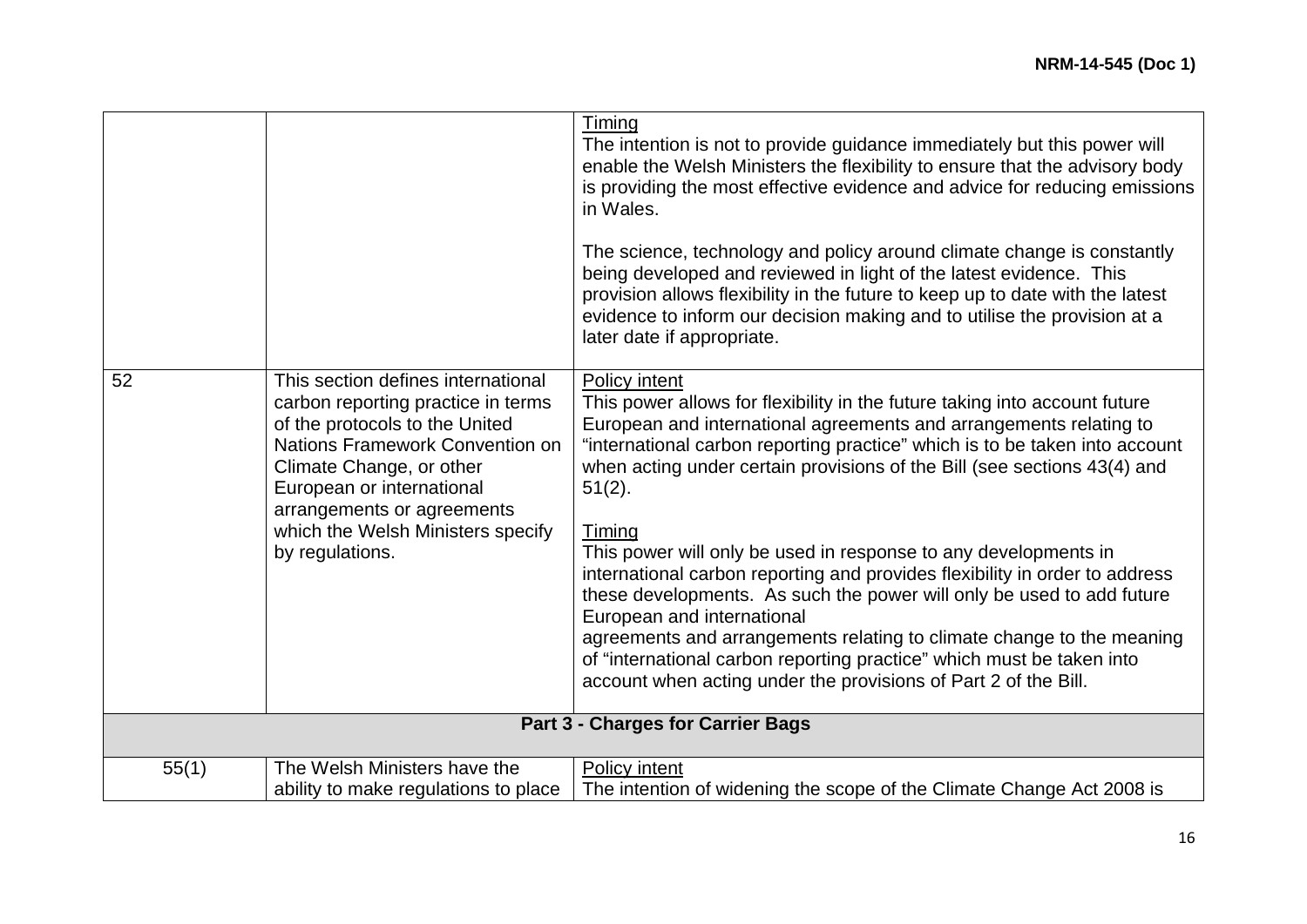| a charges on different types of                               | twofold.                                                                                                                                        |
|---------------------------------------------------------------|-------------------------------------------------------------------------------------------------------------------------------------------------|
| carrier bags, in addition to the                              |                                                                                                                                                 |
| charge already placed on single                               | The Welsh Government is taking the opportunity to replace the provisions                                                                        |
| use carrier bags, and<br>place a duty on sellers to apply the | in section 77 of, and Schedule 6 to, the Climate Change Act 2008 with a<br>carrier bags regime for Wales which can be adapted in a flexible and |
| net proceeds of the carrier bags                              | targeted way through the use of regulations as evidence of need                                                                                 |
| charge to both environmental and                              | emerges. Provisions in Part 3 are broadly the same as those in Schedule                                                                         |
| non-environmental good causes as                              | 6 except that they will extend the Welsh Ministers' enabling powers so that                                                                     |
| specified in regulations.                                     | they may make regulations to place minimum charges on different types                                                                           |
|                                                               | of carrier bags as specified in the regulations and not just those intended                                                                     |
|                                                               | for single use. This will allow Welsh Ministers to be responsive to                                                                             |
|                                                               | changes in consumer behaviour and the demand for different types of                                                                             |
|                                                               | bags, should future evidence identify that the supply and disposal of these                                                                     |
|                                                               | types of carrier bags is to the detriment of the environment. If future                                                                         |
|                                                               | evidence does identify that this course of action is necessary, the options<br>for placing minimum charges on different types of bags would be  |
|                                                               | consulted on and subject to a full and detailed impact assessment at that                                                                       |
|                                                               | time, taking into account learning and experiences of other                                                                                     |
|                                                               | administrations in this area. In addition, any changes to the current                                                                           |
|                                                               | regulations to include a minimum charge on other types of carrier bags                                                                          |
|                                                               | would be subject to the affirmative process.                                                                                                    |
|                                                               | Secondly section 57 of the Bill will impose a duty on sellers to apply the                                                                      |
|                                                               | net proceeds of the carrier bag charge to good causes as specified in                                                                           |
|                                                               | regulations. This will ensure that all of the net proceeds generated from                                                                       |
|                                                               | the carrier bags charge will be donated to good causes and that there is                                                                        |
|                                                               | consistency in practice by all sellers across Wales. As a consequence,                                                                          |
|                                                               | sellers will no longer have the option of retaining the proceeds.                                                                               |
|                                                               | The Bill no longer contains the limitation in paragraph 4A of Schedule 6 to                                                                     |
|                                                               | the Climate Change Act 2008 which is that regulations may only provide                                                                          |
|                                                               | for the net proceeds to be applied to environmental good causes. Sellers                                                                        |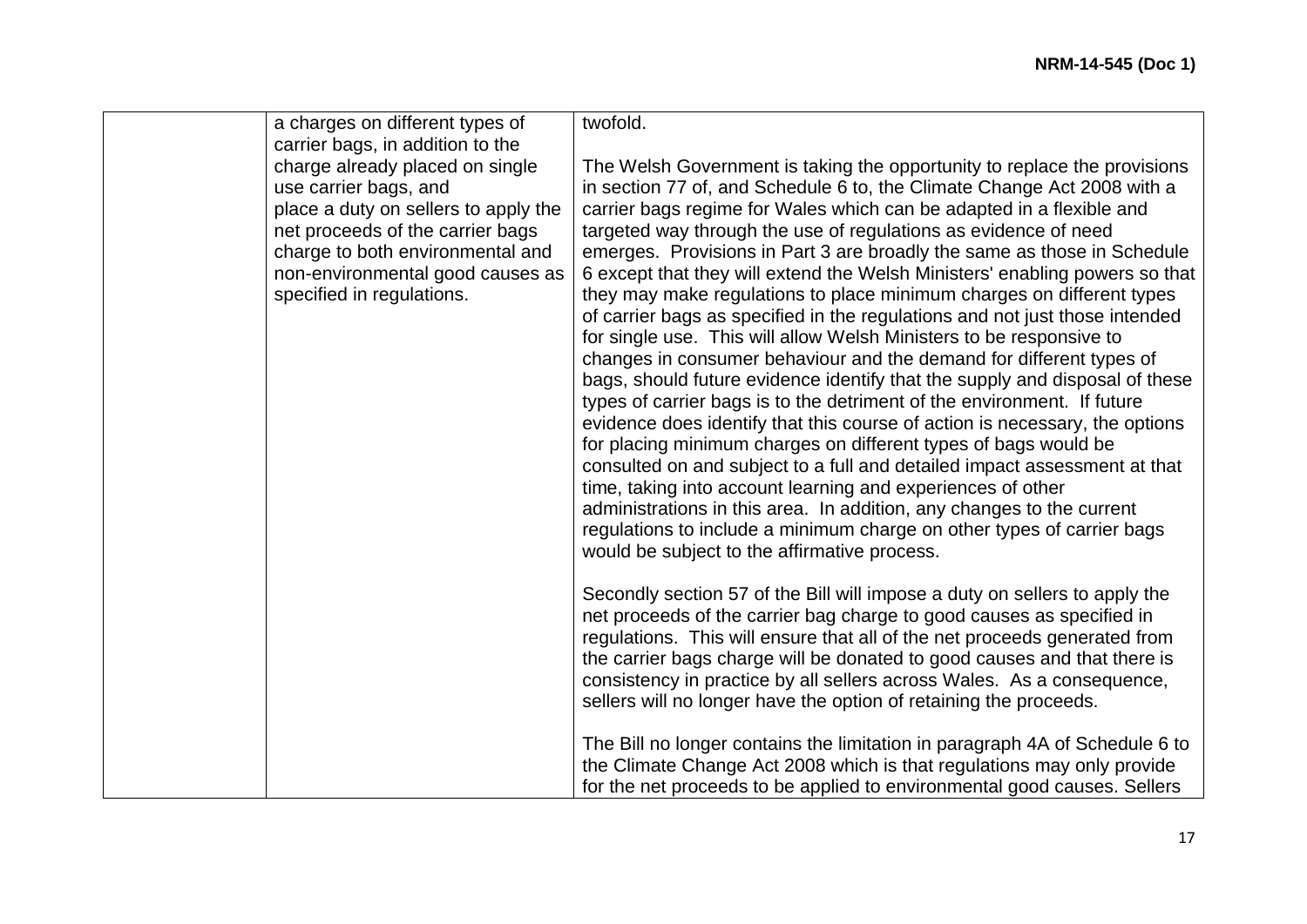|                   |                                    | may apply the net proceeds to any charitable purpose as will be specified<br>in regulations. This amendment will ensure that when section 57 which<br>requires sellers to apply the net proceeds of the charge to good causes<br>comes into force, it will not disrupt the existing arrangements of those<br>sellers who are currently donating the net proceeds to non-environmental<br>good causes. Regulations could provide that sellers may apply the net<br>proceeds to any charitable purpose or could specify the charitable<br>purposes that may benefit.<br><u>Timing</u><br>As stated above it is not the policy intention to amend the current<br>regulations to place a minimum charge on other types of carrier bags until<br>evidence does identify that this course of action is necessary. Work is<br>currently ongoing to gather and analyse the current evidence available<br>and this will also include the findings of the independent review on the<br>single use carrier bags charge which is due to report in June this year.<br>We are also considering the current learning and experiences of other<br>administrations in this area and if, following the analysis of all of the<br>evidence available, it is determined that a minimum charge should be<br>placed on other types of bags. We will exercise the power to make<br>Regulations.<br>Regulations made under section 57 which apply the net proceeds of the<br>charge to charitable purposes will come into force at the same time as this<br>section is commenced in accordance with section 88(3)(a). |
|-------------------|------------------------------------|-----------------------------------------------------------------------------------------------------------------------------------------------------------------------------------------------------------------------------------------------------------------------------------------------------------------------------------------------------------------------------------------------------------------------------------------------------------------------------------------------------------------------------------------------------------------------------------------------------------------------------------------------------------------------------------------------------------------------------------------------------------------------------------------------------------------------------------------------------------------------------------------------------------------------------------------------------------------------------------------------------------------------------------------------------------------------------------------------------------------------------------------------------------------------------------------------------------------------------------------------------------------------------------------------------------------------------------------------------------------------------------------------------------------------------------------------------------------------------------------------------------------------------------------------------------------------------------------------|
|                   |                                    | Part 4 - Waste Disposal and Collection                                                                                                                                                                                                                                                                                                                                                                                                                                                                                                                                                                                                                                                                                                                                                                                                                                                                                                                                                                                                                                                                                                                                                                                                                                                                                                                                                                                                                                                                                                                                                        |
|                   |                                    |                                                                                                                                                                                                                                                                                                                                                                                                                                                                                                                                                                                                                                                                                                                                                                                                                                                                                                                                                                                                                                                                                                                                                                                                                                                                                                                                                                                                                                                                                                                                                                                               |
| 66                | Section 45AA(6): power of the      | Policy intent                                                                                                                                                                                                                                                                                                                                                                                                                                                                                                                                                                                                                                                                                                                                                                                                                                                                                                                                                                                                                                                                                                                                                                                                                                                                                                                                                                                                                                                                                                                                                                                 |
| inserts a new     | Welsh Ministers to specify         | In relation to the powers in sections 45AA(6) and (7), sections 45AA(1)                                                                                                                                                                                                                                                                                                                                                                                                                                                                                                                                                                                                                                                                                                                                                                                                                                                                                                                                                                                                                                                                                                                                                                                                                                                                                                                                                                                                                                                                                                                       |
| section 45AA into | separation requirements in         | and (2) require local authorities responsible for arranging waste collection,                                                                                                                                                                                                                                                                                                                                                                                                                                                                                                                                                                                                                                                                                                                                                                                                                                                                                                                                                                                                                                                                                                                                                                                                                                                                                                                                                                                                                                                                                                                 |
| the               | regulations, which are steps to be | and those (businesses) responsible for collection, transport etc. of waste,                                                                                                                                                                                                                                                                                                                                                                                                                                                                                                                                                                                                                                                                                                                                                                                                                                                                                                                                                                                                                                                                                                                                                                                                                                                                                                                                                                                                                                                                                                                   |
| Environmental     | taken for the purpose of ensuring  | to carry out their functions in accordance with separation requirements                                                                                                                                                                                                                                                                                                                                                                                                                                                                                                                                                                                                                                                                                                                                                                                                                                                                                                                                                                                                                                                                                                                                                                                                                                                                                                                                                                                                                                                                                                                       |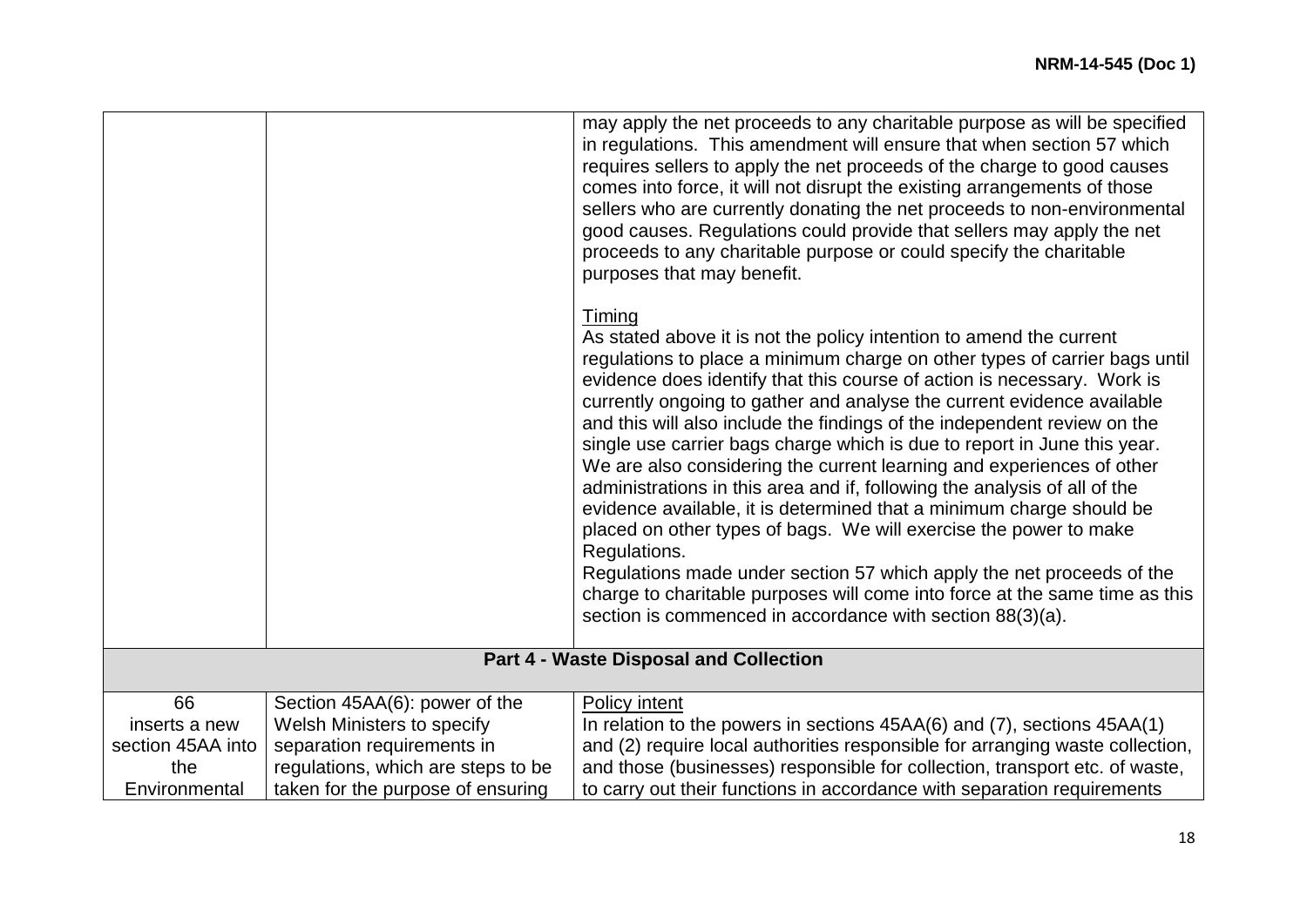| <b>Protection Act</b> | the separation of different types of                           | specified in regulations under sub-sections 6) and (7).                     |
|-----------------------|----------------------------------------------------------------|-----------------------------------------------------------------------------|
| 1990                  | waste from each other or from                                  | It is anticipated that the powers under subsections (6) and (7) may be      |
|                       | other substances or articles.                                  | used, amongst other things, to:                                             |
|                       |                                                                | specify the types of waste to be collected separately, and kept             |
|                       | Section 45AA(7): Power of the                                  | separate thereafter;                                                        |
|                       | Welsh Ministers to specify in                                  | specify acceptable levels of contamination within separately                |
|                       | regulations, the circumstances in                              | collected materials or other technical requirements appropriate to          |
|                       | which a separation requirement                                 | the separate collection, transport, treatment et.c of different types       |
|                       | under section 45AA(6) is                                       | of waste:                                                                   |
|                       | applicable.                                                    | set out particular circumstances in which particular requirements           |
|                       |                                                                | apply;                                                                      |
|                       |                                                                | specify when the particular requirements come into effect.                  |
|                       | Section 45AA(10)(a): Power of the                              |                                                                             |
|                       | Welsh Ministers in regulations, to                             | Materials such as recyclable paper, card, glass, plastic, metal, food and   |
|                       | specify exceptions to the duties in                            | wood are currently being considered for separate collection. The technical  |
|                       | sections $45AA(1)$ and $(2)$                                   | requirements surrounding the collection of specified materials, particular  |
|                       | (collection etc of waste in                                    | circumstances and timings will be developed as part of the development      |
|                       | accordance with separation                                     | of Regulations and statutory guidance.                                      |
|                       | requirements).                                                 |                                                                             |
|                       |                                                                | It is intended that the Regulator for these provisions will be Natural      |
|                       | Section 45AA(10(b): Power of the<br>Welsh Ministers to specify | Resources Wales.                                                            |
|                       | exceptions to the duty in section                              |                                                                             |
|                       | 45AA(4)(presentation of waste for                              | The power in section $45AA(10(a))$ is intended to be used to specify        |
|                       | collection in accordance with                                  | exceptions to the separate collection etc. duties in sections 45AA(1) and   |
|                       | separation requirements).                                      | (2). It is anticipated that as policy develops, or when consultation takes  |
|                       |                                                                | place in relation to making regulations to specify separation requirements, |
|                       |                                                                | it may become necessary to except certain as yet unidentified individuals   |
|                       |                                                                | or bodies, from the duties in subsections (1) and (2).                      |
|                       |                                                                |                                                                             |
|                       |                                                                | The power in section 45AA(10(b) is intended to be used in relation to       |
|                       |                                                                | section 45AA(4) which places a duty on occupiers of non-domestic            |
|                       |                                                                | premises in Wales, to present waste for collection in accordance with       |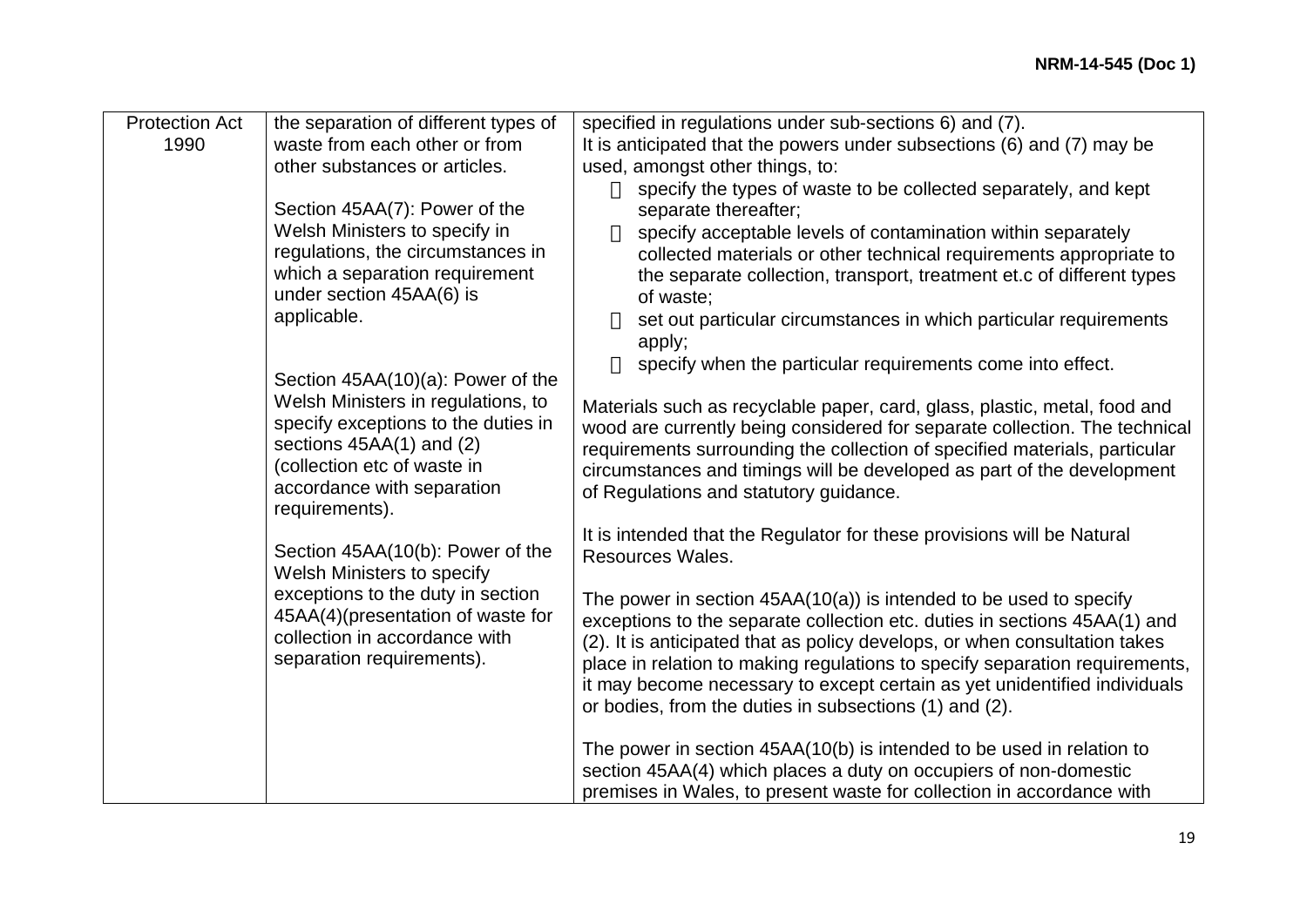| Section 45AA(11): Power of the<br>Welsh Ministers when exercising<br>the enabling powers in sections<br>45AA(6), (7) and (10), to make<br>different provision for different<br>purposes, different cases<br>(including different persons,<br>premises or types of waste) and | separation requirements specified in regulations made under sections<br>45AA(6) and (7). Section 45AA(5) contains exceptions () to the duty in<br>subsection (4) for domestic property and caravans. It is anticipated that,<br>as for the duties under subsections (1) and (2), as policy develops, or<br>when consultation takes place in relation to making regulations to specify<br>separation requirements, it may become necessary to except certain as<br>yet unidentified individuals or bodies, from the duties in subsection (4). In<br>that event, the power in section $45AA(10(b))$ can be used to make |
|------------------------------------------------------------------------------------------------------------------------------------------------------------------------------------------------------------------------------------------------------------------------------|-----------------------------------------------------------------------------------------------------------------------------------------------------------------------------------------------------------------------------------------------------------------------------------------------------------------------------------------------------------------------------------------------------------------------------------------------------------------------------------------------------------------------------------------------------------------------------------------------------------------------|
| different areas.                                                                                                                                                                                                                                                             | additional exceptions to those already set out in subsection (5).<br>The power in section 45AA(11) is intended to be used in conjunction with<br>the exercise of any or all of the enabling powers in subsections (6), (7)<br>and (10). As the description of the power implies, it is intended to confer<br>sufficient flexibility on the Welsh Ministers in exercise of the other enabling<br>powers, to adapt the effects of regulations made under those powers, to<br>take account for example, of individual circumstances, local conditions<br>and requirements of proportionality, when making regulations.   |
|                                                                                                                                                                                                                                                                              | New section 45AB enables the Welsh Ministers to produce codes of<br>practice to give practical guidance around the separation requirements.<br>This would cover additional points of detail to assist those obligated by the<br>regulations and the Regulator. Matters the codes could cover include<br>preferred separate collection methods and the maximum levels of<br>contamination in recyclate. Such codes of practice would be admissible in<br>evidence in court proceedings                                                                                                                                 |
|                                                                                                                                                                                                                                                                              | It is intended that the Regulator for these provisions will be Natural<br><b>Resources Wales</b><br><b>Timing</b><br>It is not intended that the Welsh Ministers will exercise any of the powers<br>to make regulations in section 45AA, before January 2017.                                                                                                                                                                                                                                                                                                                                                         |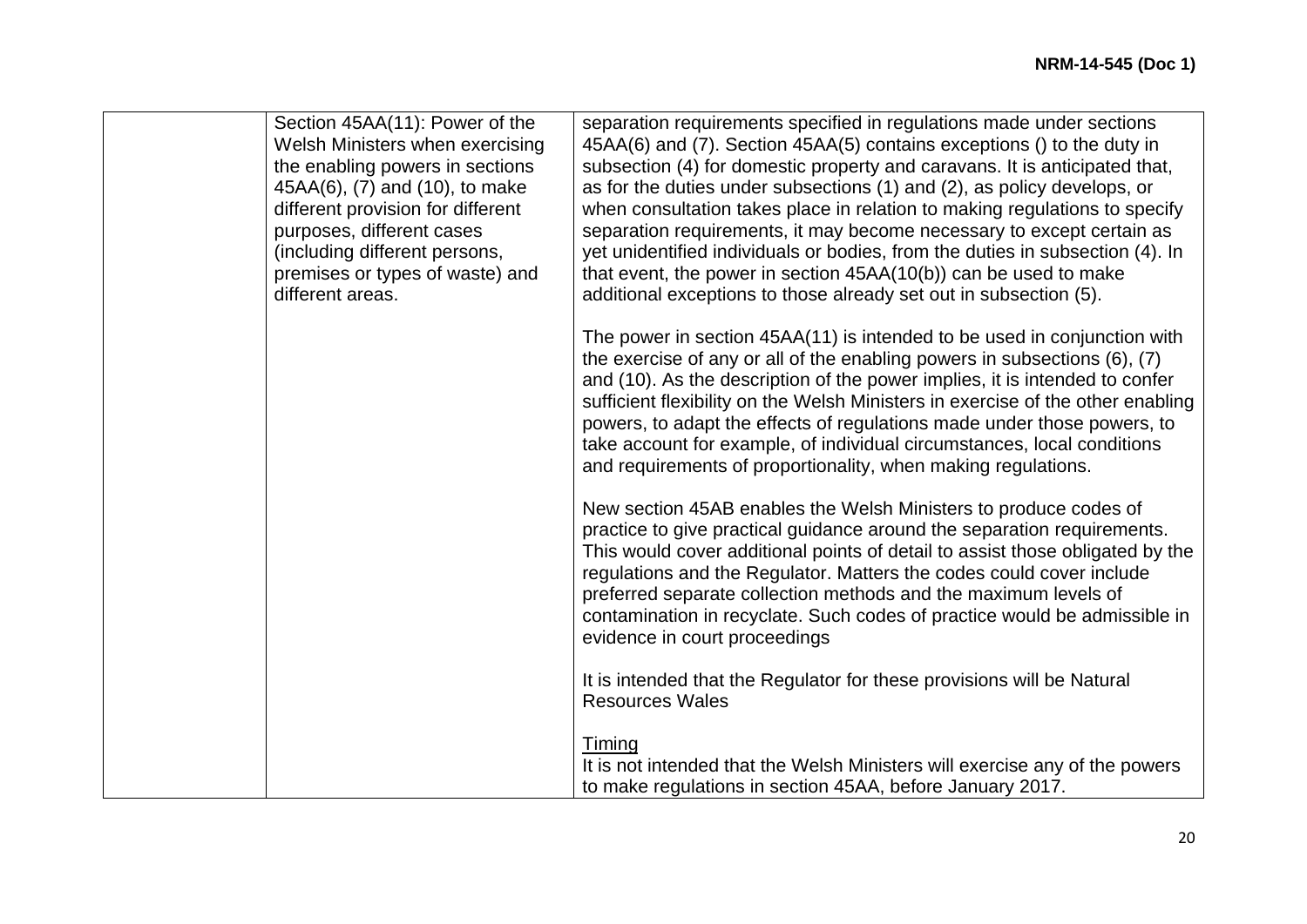| 67                    | Section 34D(6)(a): Power of the     | Section 34D(1) prohibits occupiers of non-domestic premises in Wales,                                                                                      |
|-----------------------|-------------------------------------|------------------------------------------------------------------------------------------------------------------------------------------------------------|
| Inserts new           | Welsh Ministers to make provision   | from disposing of food waste to the sewer. The prohibition, subject to                                                                                     |
| section 34D into      | in regulations, for the duty in     | statutory exceptions in subsection (2), applies to all such occupiers in all                                                                               |
| the                   | section 34D(1) (prohibition on      | circumstances. The power in section $34D(6)(a)$ is intended to be used to                                                                                  |
| Environmental         | disposal of food waste to sewer) to | specify circumstances in which the prohibition is to apply. Such                                                                                           |
| <b>Protection Act</b> | apply only in specified             | circumstances may in future be identified as a result of policy                                                                                            |
| 1990                  | circumstances.                      | development or future consultation. The power would be used to specify                                                                                     |
|                       |                                     | particular circumstances in which the prohibition may or may not apply, or                                                                                 |
|                       |                                     | to apply subject to variations, to take account of particular circumstances.                                                                               |
|                       |                                     | Subsection (2) excepts domestic households and caravans from the duty                                                                                      |
|                       | Section 34D(6)(b): power of the     | in section 34D(1). As policy develops, or as a result of future consultation,                                                                              |
|                       | Welsh Ministers to specify in       | further necessary exceptions may be identified. The power in section                                                                                       |
|                       | regulations, exceptions to the duty | 34D(6)(b) is intended to be used in such circumstances, to permit the                                                                                      |
|                       | in section 34D(1), in addition to   | Welsh Ministers to make necessary exceptions.                                                                                                              |
|                       | those in section 34D(2).            |                                                                                                                                                            |
|                       |                                     | Food waste is defined in section 34D(5). As food processing and recovery                                                                                   |
|                       | Section 34D(6)(c): Power of the     | technology changes, or as a result of future consultation or policy change,<br>a necessity may arise to change the definition of "food waste" to which the |
|                       | Welsh Ministers to amend the        | prohibition in subsection (1) applies. The power in section 34D(6)(c) is                                                                                   |
|                       | definition of food waste in section | intended to enable the Welsh Ministers to adapt the provision to such                                                                                      |
|                       | $34D(5)$ .                          | changes.                                                                                                                                                   |
|                       |                                     |                                                                                                                                                            |
|                       |                                     | The power in section 34D(7) is intended to be used in conjunction with the                                                                                 |
|                       |                                     | exercise of the enabling powers in subsections $(6)(a)$ and $(b)$ . It is                                                                                  |
|                       | Section 34D(7): Power of the        | intended to confer sufficient flexibility on the Welsh Ministers in exercise of                                                                            |
|                       | Welsh Ministers when making         | the other enabling powers, to adapt the effects of regulations made under                                                                                  |
|                       | regulations under subsection (6)(a) | those powers, to take account for example, of individual circumstances,                                                                                    |
|                       | or (b), to make different provision | local conditions and requirements of proportionality.                                                                                                      |
|                       | for different purposes, different   |                                                                                                                                                            |
|                       | cases (including different persons, | Timing                                                                                                                                                     |
|                       | premises or types of food waste)    | It is not intended that the prohibition in section 34D(1) or associated                                                                                    |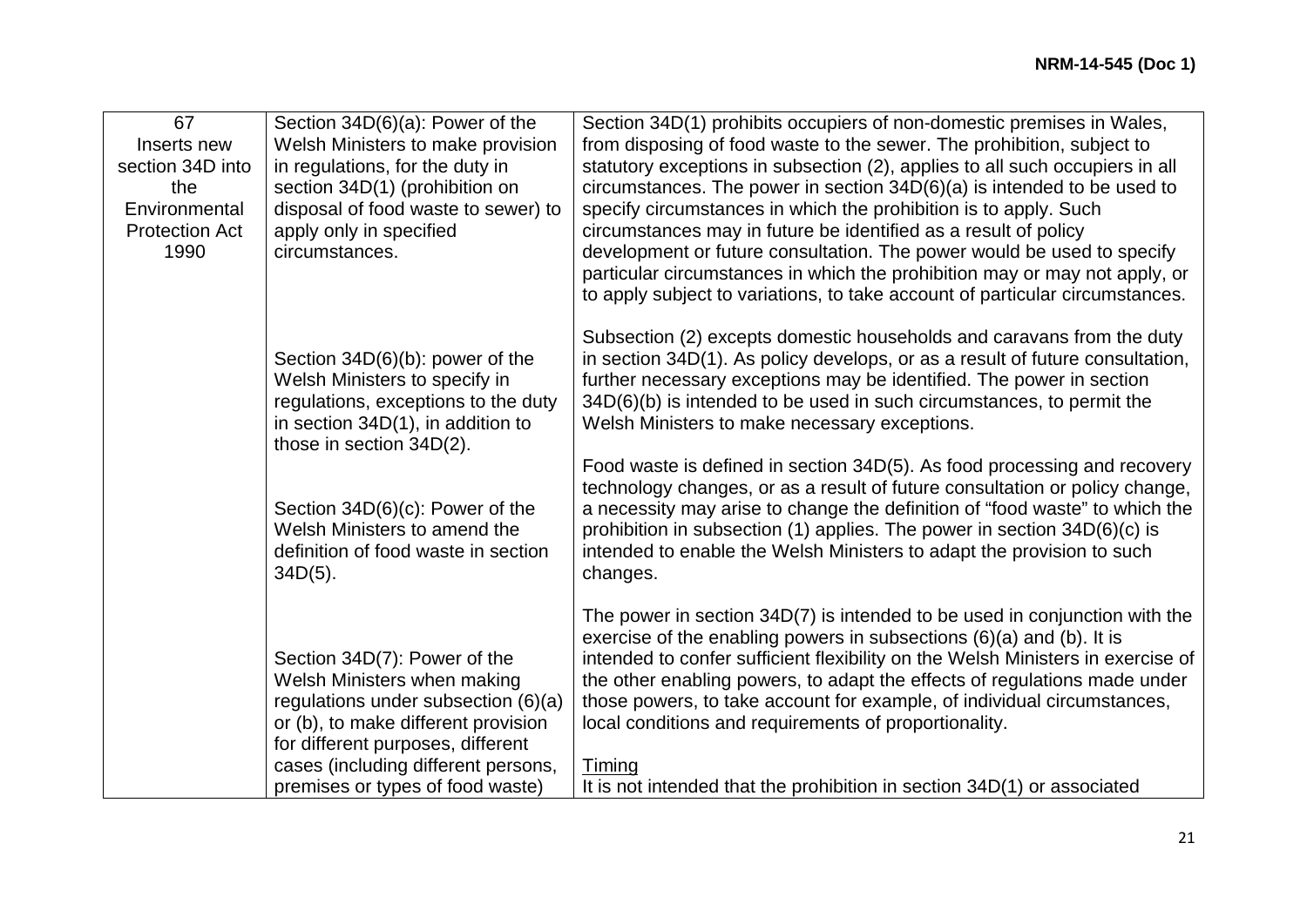|                                             | and different areas.                                                                              | regulations made under this section, will be brought into force before<br>January 2017. It is likely that regulations will need to be made to support<br>implementation of the prohibition after this date, although the precise<br>content and extent of the supporting regulations will be determined later,<br>following further policy development and consultation on the regulations<br>themselves.                                                                                                                                                                                                                                                                                                                                                                                                                                                                                                                                                                                                                                                                                                                                                                                                                     |
|---------------------------------------------|---------------------------------------------------------------------------------------------------|-------------------------------------------------------------------------------------------------------------------------------------------------------------------------------------------------------------------------------------------------------------------------------------------------------------------------------------------------------------------------------------------------------------------------------------------------------------------------------------------------------------------------------------------------------------------------------------------------------------------------------------------------------------------------------------------------------------------------------------------------------------------------------------------------------------------------------------------------------------------------------------------------------------------------------------------------------------------------------------------------------------------------------------------------------------------------------------------------------------------------------------------------------------------------------------------------------------------------------|
| 68                                          | Section 9A(1) and (2): Power of                                                                   | <b>Policy intent</b>                                                                                                                                                                                                                                                                                                                                                                                                                                                                                                                                                                                                                                                                                                                                                                                                                                                                                                                                                                                                                                                                                                                                                                                                          |
| Inserts new<br>section 9A into<br>the Waste | the Welsh Ministers to make<br>provision to prohibit or otherwise<br>regulate the incineration of | The policy intention is that otherwise recyclable materials are prohibited<br>from being burnt at incineration plants in Wales.                                                                                                                                                                                                                                                                                                                                                                                                                                                                                                                                                                                                                                                                                                                                                                                                                                                                                                                                                                                                                                                                                               |
| (Wales) Measure<br>2010                     | specified kinds of waste                                                                          | The regulations may, amongst other things:                                                                                                                                                                                                                                                                                                                                                                                                                                                                                                                                                                                                                                                                                                                                                                                                                                                                                                                                                                                                                                                                                                                                                                                    |
|                                             |                                                                                                   | Specify materials to be banned from incineration plants in Wales. The<br>Welsh Government is considering bans on recyclable materials such<br>as uncontaminated paper and plastics.<br>Amend Regulations made under the Pollution, Prevention and<br>Control Act 1999, linked to the incineration of waste, for example, the<br>Environmental Permitting (England and Wales) Regulations 2010.<br>This is currently intended to be the first use of the enabling powers.<br>The power will be used in order to amend the existing Environmental<br>permitting Regulations, to prohibit, by way of the permitting regime,<br>the incineration of specified materials. In time, free-standing Wales<br>only regulations may be made in relation to prohibition of incineration<br>of specified materials. These would, amongst other things:<br>$\triangleright$ Provide for offences for failure to comply with the ban.<br>Provide for penalties for failure to comply with the ban, including<br>criminal and civil sanctions<br>$\triangleright$ Provide for Appeals against civil sanctions.<br>Provide for regulators and their functions. The Welsh Government<br>intends Natural Resources Wales (NRW) to regulate this |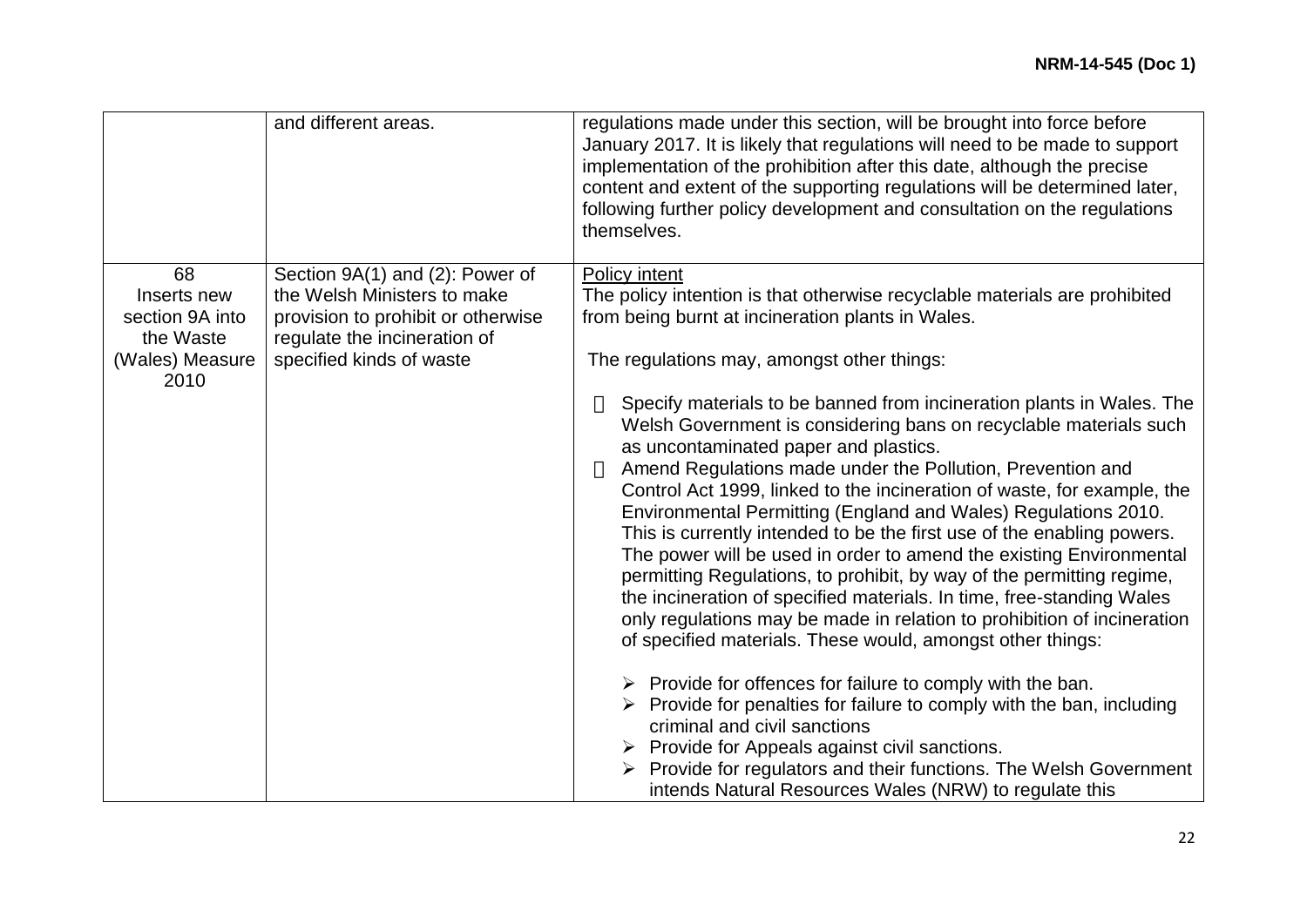|    |                                                                                                                                                                                                                                                                                                                 | provision. NRW permit and inspect existing facilities in Wales and<br>it is anticipated that the prohibition would be regulated via this<br>system.<br>Timing<br>It is not intended that the new section 9A, or regulations made under the<br>powers in it, will come into force before January 2017.<br>Part 5 - Fisheries for Shellfish                                                                                                                                                                                                                                                                                                                                                                                                                                                                                                                                                                                                                                                                                                                                                                                                                                                                            |
|----|-----------------------------------------------------------------------------------------------------------------------------------------------------------------------------------------------------------------------------------------------------------------------------------------------------------------|----------------------------------------------------------------------------------------------------------------------------------------------------------------------------------------------------------------------------------------------------------------------------------------------------------------------------------------------------------------------------------------------------------------------------------------------------------------------------------------------------------------------------------------------------------------------------------------------------------------------------------------------------------------------------------------------------------------------------------------------------------------------------------------------------------------------------------------------------------------------------------------------------------------------------------------------------------------------------------------------------------------------------------------------------------------------------------------------------------------------------------------------------------------------------------------------------------------------|
| 72 | Enables the Welsh Ministers to<br>require any person that applies for<br>an Order under section 1 (via new<br>sub-sections 2A and 2B) of the<br>Sea Fisheries (Shellfish) 1967 Act<br>to provide any information that the<br>Welsh Ministers consider<br>necessary in order to consider<br>such an application. | Policy intent<br>Subsections 1(2A) and 1(2B) of the 1967 Act will enable the Welsh<br>Ministers to:<br>Specify the form and manner in which an application for a Shellfishery<br>Order must be made, without the need to make subordinate legislation<br>for that purpose. At present, the application form which must be used<br>is set out in the Several and Regulating Fisheries (Form of Application)<br>Regulations 1987 (S.I. 1987/217). However, the information which<br>needs to be provided in relation to each such proposed fishery will be<br>determined on a case by case basis and a requirement to specify that<br>information in a Statutory Instrument is, consequently, undesirably<br>inflexible.<br>Require any person that applies for an Order under section 1 of the<br>1967 Act to provide any information that the Welsh Ministers consider<br>necessary (which could include environmental information) in order to<br>consider such an application. The information which will be required in<br>relation to such applications will be considered and determined on a<br>case by case basis.<br><b>Timing</b><br>Orders will be made on an ad-hoc basis when applications are received. |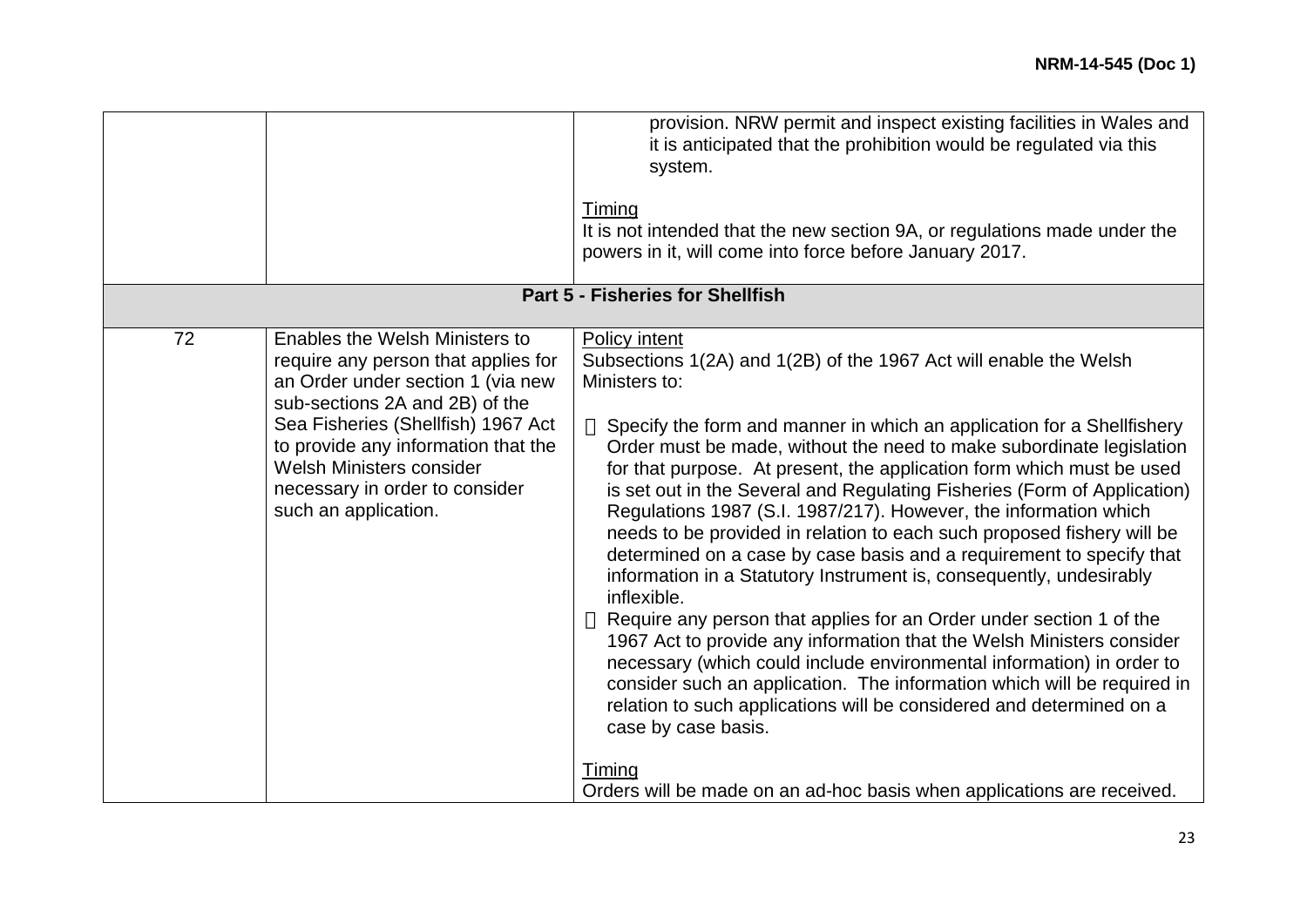| 73 | Requires the Welsh Ministers to<br>ensure that an Order made under<br>section 1 (via new sub-section 5A)<br>of the Sea Fisheries (Shellfish)<br>1967 Act includes any provisions<br>considered appropriate to prevent<br>harm to any EMS or to otherwise<br>protect the marine environment                 | Policy intent<br>Section 73 ensures that when deciding whether to grant such an Order,<br>the Welsh Ministers consider the possibility of a European Marine Site<br>(EMS) or the marine environment being harmed by the granting of the<br>Order and to attach conditions to avoid such harm from occurring.<br>Timing<br>Orders will be made on an ad-hoc basis when applications are received.                                                                                                                                                                                                                                                                                                                                                                                                                                                                                                                                                                                                                                                                                                    |
|----|------------------------------------------------------------------------------------------------------------------------------------------------------------------------------------------------------------------------------------------------------------------------------------------------------------|-----------------------------------------------------------------------------------------------------------------------------------------------------------------------------------------------------------------------------------------------------------------------------------------------------------------------------------------------------------------------------------------------------------------------------------------------------------------------------------------------------------------------------------------------------------------------------------------------------------------------------------------------------------------------------------------------------------------------------------------------------------------------------------------------------------------------------------------------------------------------------------------------------------------------------------------------------------------------------------------------------------------------------------------------------------------------------------------------------|
| 74 | Provides the Welsh Ministers with<br>the new power (via new section<br>5(B) of the Sea Fisheries<br>(Shellfish) Act 1967) to serve a<br>Site Protection Notice on the<br>Grantee of a Shellfishery, requiring<br>them to take action or operate their<br>fishery in the manner specified in<br>the Notice. | Policy intent<br>Section 5 of the 1967 Act allows the Welsh Ministers to determine a<br>several or regulating fishery if certain matters are occurring (for example,<br>the Grantees are not properly cultivating the relevant fishery).<br>The main scenario where the new Site Protection Notice power would be<br>used is where a several or regulating Order has been granted and it later<br>transpires that the normal operation of that fishery was threatening to, or<br>actually, causing harm to an EMS.<br>The new Site Protection Notice power provides greater flexibility to the<br>Welsh Ministers in the management of the operation of such shellfisheries<br>in order to ensure that the Welsh Ministers can take action quickly where<br>such a fishery is being operated properly but damage to an EMS could<br>still result (or has resulted) from the same.<br>This new power will ensure that the Welsh Ministers are able to comply<br>with their obligations under the Habitats Directive.<br>Timing<br>Notices will be issued an ad-hoc basis when circumstances require. |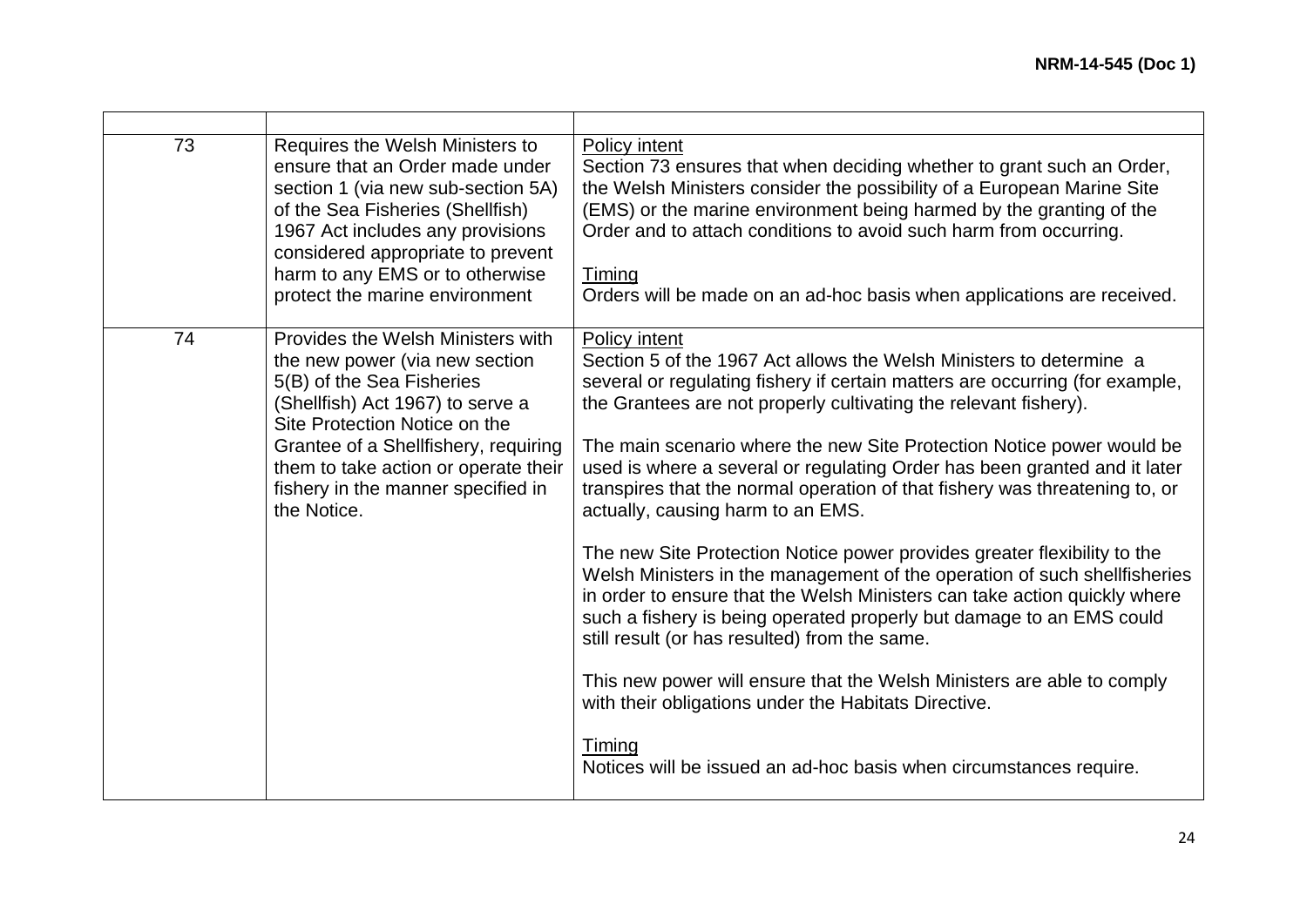| 75                               | Provides the Welsh Ministers with<br>the new power (via new section 5E<br>of the Sea Fisheries (Shellfish) Act<br>1967) to, in certain circumstances<br>(where a Site Protection Notice<br>has been served), vary or revoke<br>Shellfishery Orders, made under<br>section 1 of the 1967 Act, in order<br>to protect a European marine site.                                                                                                                           | Policy intent<br>This power can only be used to vary or revoke a Shellfishery Order (made<br>under section 1 of the Sea Fisheries (Shellfish) Act 1967) in order to<br>ensure that the terms of that Order reflect the terms of the Site Protection<br>Notice issued under section 74 of the Bill.<br>Timing<br>On an ad-hoc basis when circumstances require.                                                                                                                                                                                                                                                                                                                                                                                                                                                                                                                                                                                  |  |
|----------------------------------|-----------------------------------------------------------------------------------------------------------------------------------------------------------------------------------------------------------------------------------------------------------------------------------------------------------------------------------------------------------------------------------------------------------------------------------------------------------------------|-------------------------------------------------------------------------------------------------------------------------------------------------------------------------------------------------------------------------------------------------------------------------------------------------------------------------------------------------------------------------------------------------------------------------------------------------------------------------------------------------------------------------------------------------------------------------------------------------------------------------------------------------------------------------------------------------------------------------------------------------------------------------------------------------------------------------------------------------------------------------------------------------------------------------------------------------|--|
| <b>Part 6 - Marine Licensing</b> |                                                                                                                                                                                                                                                                                                                                                                                                                                                                       |                                                                                                                                                                                                                                                                                                                                                                                                                                                                                                                                                                                                                                                                                                                                                                                                                                                                                                                                                 |  |
| 78                               | Where the Welsh Ministers are the<br>appropriate licensing authority,<br>enables the appropriate licensing<br>authority, to charge fees for<br>monitoring an activity authorised<br>by a marine licence, assessing and<br>interpreting the results of any<br>monitoring of an activity authorised<br>by a licence as well as fees for<br>dealing with an application by the<br>licensee for a variation,<br>suspension, revocation or transfer<br>of marine licences. | Policy intent<br>These provisions are being inserted into the Marine and Coastal Access<br>Act 2009 (MCAA).<br>The functions for the appropriate licensing authority have been delegated<br>to Natural Resources Wales (NRW), who administers the marine licensing<br>system in Wales.<br>Part 6 will supplement existing charging powers at section 67 of the<br>MCAA so as to enable NRW to charge fees for a broader range of<br>functions that they undertake as the appropriate licensing authority. This<br>includes the ability to charge fees in relation to monitoring the activities<br>authorised by a marine licence and licensee requested variations,<br>transfers, suspensions and revocations.<br>These fees are to be determined by or in accordance with regulations<br>made by the Welsh Ministers in its capacity as licensing authority. Fees<br>and charges applied will be based on the principle of full cost recovery. |  |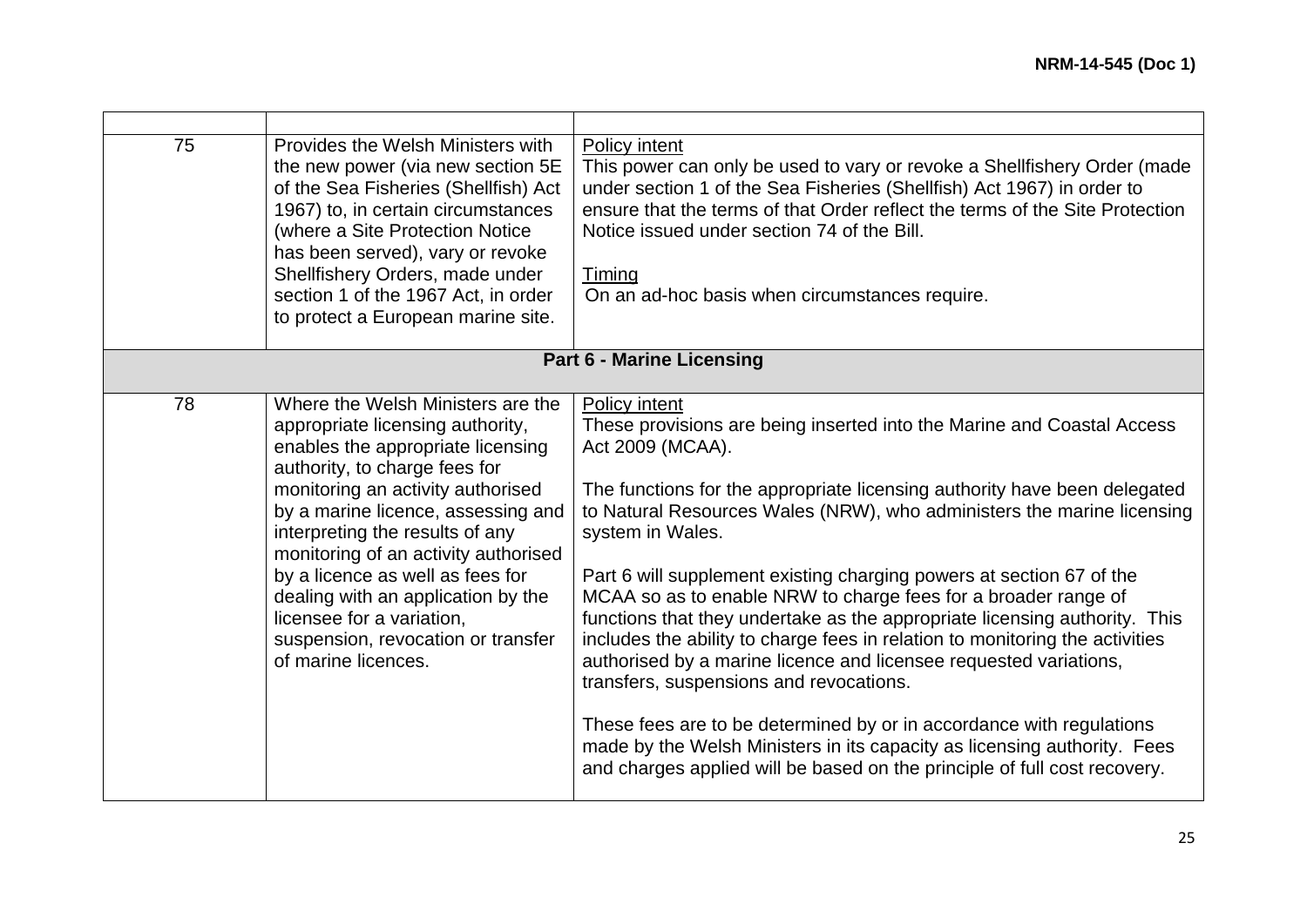|  | Fees for an application for a marine licence (as opposed to fees for<br>monitoring, variation, transfer etc.) are currently set by type of activities<br>and are generally set out in bands. Fees range from £127 for small scale<br>construction activities through to £38,650 for large scale renewable<br>energy projects.                                                                                                                                                                                                                                                                                       |
|--|---------------------------------------------------------------------------------------------------------------------------------------------------------------------------------------------------------------------------------------------------------------------------------------------------------------------------------------------------------------------------------------------------------------------------------------------------------------------------------------------------------------------------------------------------------------------------------------------------------------------|
|  | There are some monitoring fees currently in place for projects which are<br>subject to Environmental Impact Assessment (EIA), ranging from £535 -<br>£32,625 per annum, depending on the size and type of project. A Fees<br>Review, followed by a public consultation, will establish fees for all types<br>of licensable activities to recover costs of the marine licensing process.<br>Subject to the outcome of the review there are a number of models that<br>may be adopted to set marine licensing fees for example fixed banded<br>fees or hourly rates.                                                  |
|  | If a fee is not paid for varying, suspending, revoking or transferring a<br>licence, the licensing authority may refuse to proceed with the application<br>completely or until the matter is resolved.                                                                                                                                                                                                                                                                                                                                                                                                              |
|  | This section also enables the licensing authority, if it carries out any<br>investigation, examination or test which in its opinion is necessary or<br>expedient to enable it to determine an application by a licensee for a<br>variation, suspension, revocation or transfer of a licence under section 72,<br>to require the licensee to pay a fee towards the reasonable expenses of<br>that investigation, examination or test (see subsection (6) of proposed<br>section 72A of the MCAA). Given the ad hoc and project specific nature<br>of these fees they will not be set within subordinate legislation. |
|  | Where fees under provisions of this Bill are required to be set out in<br>Regulations, it is anticipated that the 2011 Regulations will be updated, by<br>the Welsh Ministers, using existing regulation making powers alongside<br>the new Regulation making powers contained in the Bill to produce one                                                                                                                                                                                                                                                                                                           |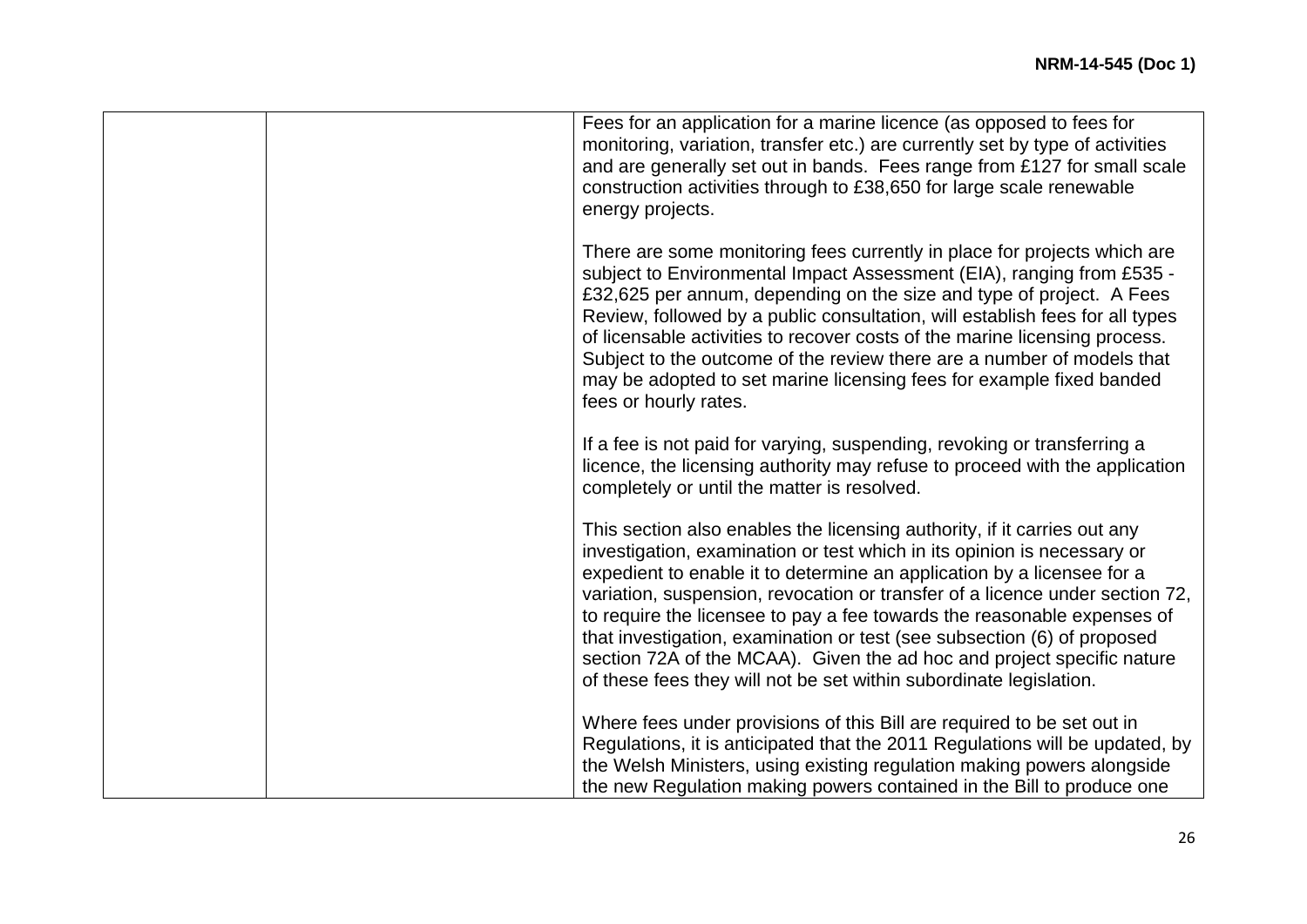|    |                                                                                                                                                                      | statutory instrument setting out all marine licensing fees. Fees will be set<br>following a fees review and public consultation.<br>Timing<br>The intention is to introduce a new marine licensing fees and charges<br>regime by the end of 2016. As such, all necessary secondary legislation<br>will need to brought into force at that time.                                                                                                                                                                                                                                                                                                                                                                                                                                                                                                                                                                                                                                                                                                                                                                                                                                                                     |
|----|----------------------------------------------------------------------------------------------------------------------------------------------------------------------|---------------------------------------------------------------------------------------------------------------------------------------------------------------------------------------------------------------------------------------------------------------------------------------------------------------------------------------------------------------------------------------------------------------------------------------------------------------------------------------------------------------------------------------------------------------------------------------------------------------------------------------------------------------------------------------------------------------------------------------------------------------------------------------------------------------------------------------------------------------------------------------------------------------------------------------------------------------------------------------------------------------------------------------------------------------------------------------------------------------------------------------------------------------------------------------------------------------------|
| 79 | This section enables the licensing<br>authority to charge a deposit on<br>account of a fee, require payment<br>in advance and the power to waive<br>or reduce a fee. | <b>Policy intent</b><br>These provisions are being inserted into the MCAA.<br>This section makes provision enabling the licensing authority to charge a<br>deposit on account of a fee, require payment in advance and the power to<br>waive or reduce a fee.<br>This section requires that deposit amounts are to be determined by or in<br>accordance with regulations made by the licensing authority (these<br>functions are not delegated to NRW). The Regulations may also set out<br>how and when a fee or deposit is to be paid.<br>Current marine licensing fees are set out in the Marine Licensing<br>(Application Fees) (Wales) Regulations 2011. It is anticipated that the<br>2011 Regulations will be updated, by the Welsh Ministers, using existing<br>regulation making powers alongside the new Regulation making powers<br>contained in the Bill, to produce one statutory instrument setting out all<br>marine licensing fees and deposits. Fees and deposits will be set<br>following a fees review and public consultation.<br>If a deposit is not paid when required in relation to monitoring of an<br>existing licence, the licensing authority may vary, suspend or revoke a<br>licence. |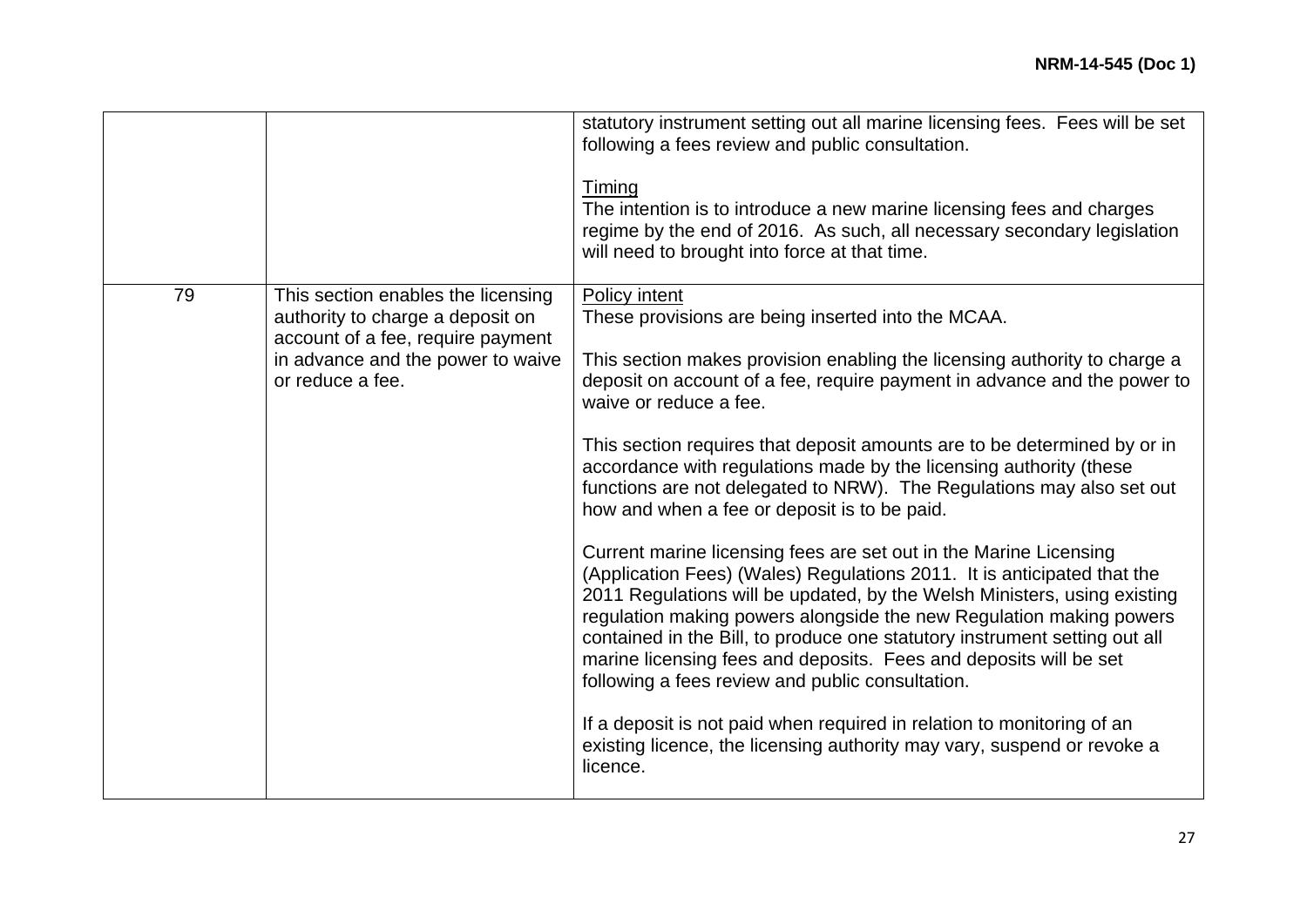|    |                                                                                                                                                                                                                                                                                                                                                                                                                                                                 | If a deposit is not paid when required in relation to an application to vary,<br>suspend, revoke or transfer a licence, the licensing authority may refuse<br>to proceed with the application completely or until the matter is resolved.<br>Notwithstanding any action taken as set out above in response of a non<br>payment, the non payment of a fee or deposit may be recovered by the<br>licensing authority as a civil debt.<br><b>Timing</b><br>The intention is to introduce a new marine licensing fees and charges<br>regime to include deposits by the end of 2016. As such, all necessary<br>secondary legislation will need to brought into force at that time.                                                                                                                                                                                                                                                                                                                                         |
|----|-----------------------------------------------------------------------------------------------------------------------------------------------------------------------------------------------------------------------------------------------------------------------------------------------------------------------------------------------------------------------------------------------------------------------------------------------------------------|-----------------------------------------------------------------------------------------------------------------------------------------------------------------------------------------------------------------------------------------------------------------------------------------------------------------------------------------------------------------------------------------------------------------------------------------------------------------------------------------------------------------------------------------------------------------------------------------------------------------------------------------------------------------------------------------------------------------------------------------------------------------------------------------------------------------------------------------------------------------------------------------------------------------------------------------------------------------------------------------------------------------------|
| 80 | This section makes provision to<br>require the Welsh Ministers, by<br>Regulations, to provide an appeal<br>mechanism against a notice issued<br>to vary, suspend or revoke a<br>marine licence as a result of the<br>non-payment of a fee or a deposit<br>charged in relation to monitoring<br>an activity authorised by a marine<br>licence or assessing and<br>interpreting the results of any<br>monitoring of an activity authorised<br>by a marine licence | Policy intent<br>These provisions are being inserted into the MCAA.<br>The provision requires the Welsh Ministers to make regulations to provide<br>for an appeal mechanism against the imposition of notices to vary,<br>suspend or revoke a licence, as a result of the non payment of fees or a<br>deposit in relation to the monitoring of an activity authorised by a marine<br>licence or assessing and interpreting the results of any monitoring of an<br>activity authorised by a marine licence,. The procedure for appeals<br>against notices issued under sections 72, 90, 91, 102 and 104 of the<br>MCAA is currently set out in the Marine Licensing (Notice Appeals)<br>(Wales) Regulations 2011. Appeals are made to the First-tier Tribunal, in<br>accordance with those Regulations. It is anticipated that the same<br>approach will be adopted for notices relating to non payment of monitoring<br>fees. The existing Regulations will be amended to bring the necessary<br>changes into effect. |